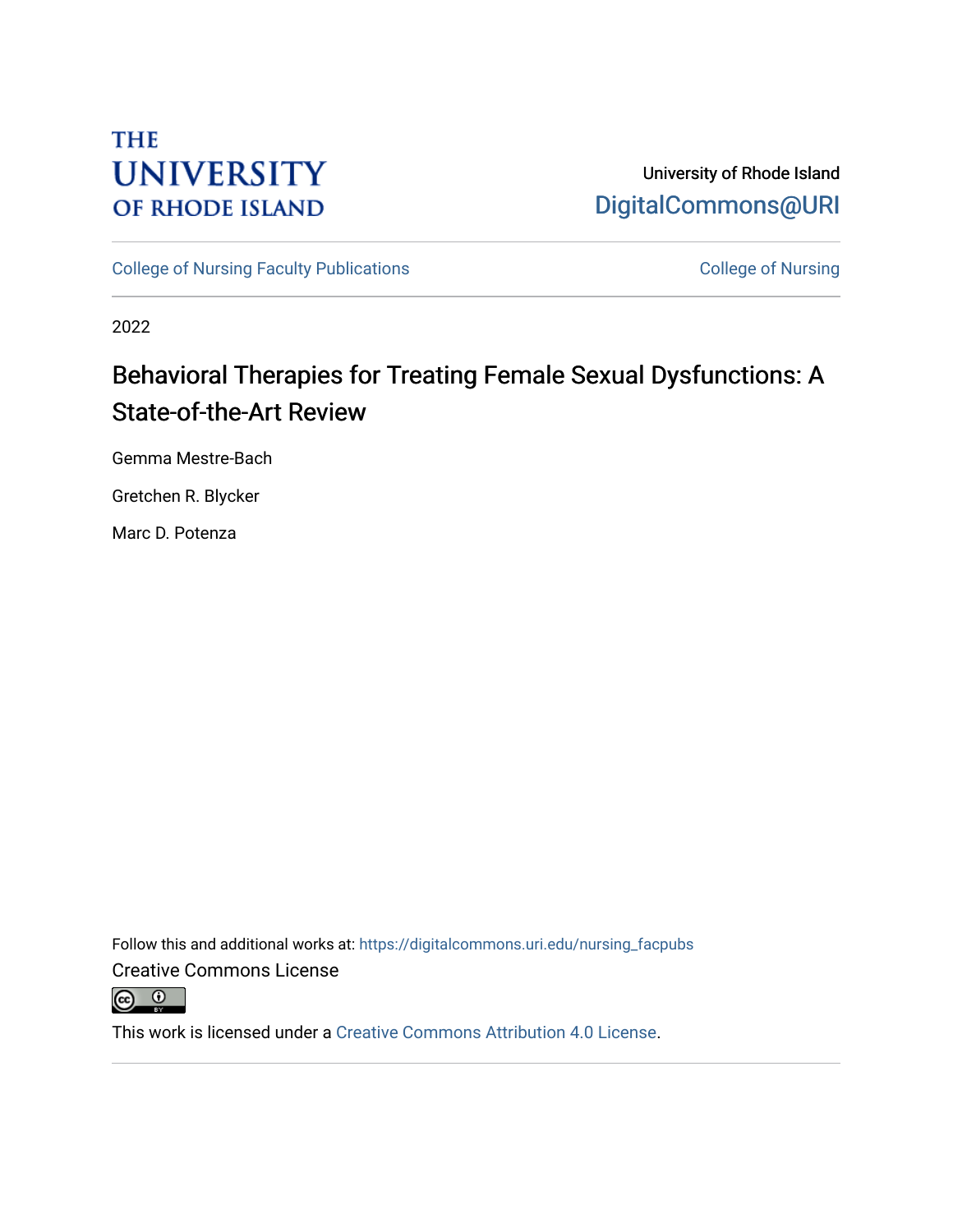



# *Review* **Behavioral Therapies for Treating Female Sexual Dysfunctions: A State-of-the-Art Review**

**Gemma Mestre-Bach 1,† [,](https://orcid.org/0000-0001-5345-0484) Gretchen R. Blycker 2,3,[†](https://orcid.org/0000-0002-2542-2504) and Marc N. Potenza 3,4,5,6,7,\***

- <sup>1</sup> Facultad de Ciencias de la Salud, Universidad Internacional de La Rioja, 26006 Logroño, La Rioja, Spain; gemma.mestre@unir.net
- <sup>2</sup> College of Nursing, University of Rhode Island, Kingston, RI 02881, USA; gblycker@uri.edu
- <sup>3</sup> Department of Psychiatry, Yale University School of Medicine, New Haven, CT 06510, USA<br><sup>4</sup> Child Study Center Vale University Sebased of Medicine, New Haven, CT 06510, USA
- <sup>4</sup> Child Study Center, Yale University School of Medicine, New Haven, CT 06510, USA<br><sup>5</sup> Connecticut Montel Health Center, New Haven, CT 06510, USA
- <sup>5</sup> Connecticut Mental Health Center, New Haven, CT 06519, USA
- <sup>6</sup> Connecticut Council on Problem Gambling, Wethersfield, CT 06109, USA<br><sup>7</sup> Department of Naurogrippes Vale University Naw Hayen, CT 06510, US
- <sup>7</sup> Department of Neuroscience, Yale University, New Haven, CT 06510, USA
- **\*** Correspondence: marc.potenza@yale.edu; Tel.: +1-203-737-3553
- † Shared first authorship.

**Abstract:** Many possible factors impact sexual wellbeing for women across the lifespan, and holistic approaches are being utilized to promote health and to address sexual concerns. Female sexual dysfunction disorders, including female orgasmic disorder, female sexual interest/arousal disorder and genito-pelvic pain/penetration disorder, negatively impact quality of life for many women. To reduce distress and improve sexual functioning, numerous behavioral therapies have been tested to date. Here, we present a state-of-the-art review of behavioral therapies for female sexual dysfunction disorders, focusing on empirically validated approaches. Multiple psychotherapies have varying degrees of support, with cognitive-behavioral and mindfulness-based therapies arguably having the most empirical support. Nonetheless, several limitations exist of the studies conducted to date, including the frequent grouping together of multiple types of sexual dysfunctions in randomized clinical trials. Thus, additional research is needed to advance treatment development for female sexual dysfunctions and to promote female sexual health.

**Keywords:** female sexual dysfunction; cognitive behavioral therapy; mindfulness; treatment; female orgasmic disorder; female sexual interest/arousal disorder; genito-pelvic pain/penetration disorder

### **1. Introduction**

Sexual health is an important part of sexual wellbeing for women [\[1\]](#page-10-0). The World Health Organization (WHO) defines sexual health as "a state of physical, emotional, mental and social well-being in relation to sexuality," with "the possibility of having pleasurable and safe sexual experiences, free of coercion, discrimination, and violence [\[2\]](#page-10-1)." There are a growing number of holistic frameworks for promoting sexual wellbeing [\[3,](#page-10-2)[4\]](#page-10-3). A model that expands on this holistic and biopsychosocial definition to provide a comprehensive public health approach to promote sexual wellbeing includes four foundational pillars which are the domains of sexual health, sexual pleasure, sexual wellbeing, and sexual justice [\[1\]](#page-10-0). The pillar of sexual health includes fertility management, sexual violence prevention, prevention and management of sexually transmitted infections, and sexual function, desire, and arousal. The pillar of sexual wellbeing includes sexual safety and security, sexual respect, sexual self-esteem, resilience in relation to sexual experience, forgiveness of past sexual experience, comfort with sexuality, and self-determination in one's sexual life [\[1\]](#page-10-0).

Multiple variables may influence sexual wellbeing for women throughout the lifespan. Sexual concerns are natural and common, and therefore having appropriate care and support to meet these needs is important. To address this necessity for women, the International Society for the Study of Women's Sexual Health developed a process of care (POC)



**Citation:** Mestre-Bach, G.; Blycker, G.R.; Potenza, M.N. Behavioral Therapies for Treating Female Sexual Dysfunctions: A State-of-the-Art Review. *J. Clin. Med.* **2022**, *11*, 2794. <https://doi.org/10.3390/jcm11102794>

Academic Editors: Michele Roccella and Du Geon Moon

Received: 14 March 2022 Accepted: 10 May 2022 Published: 16 May 2022

**Publisher's Note:** MDPI stays neutral with regard to jurisdictional claims in published maps and institutional affiliations.



**Copyright:** © 2022 by the authors. Licensee MDPI, Basel, Switzerland. This article is an open access article distributed under the terms and conditions of the Creative Commons Attribution (CC BY) license [\(https://](https://creativecommons.org/licenses/by/4.0/) [creativecommons.org/licenses/by/](https://creativecommons.org/licenses/by/4.0/)  $4.0/$ ).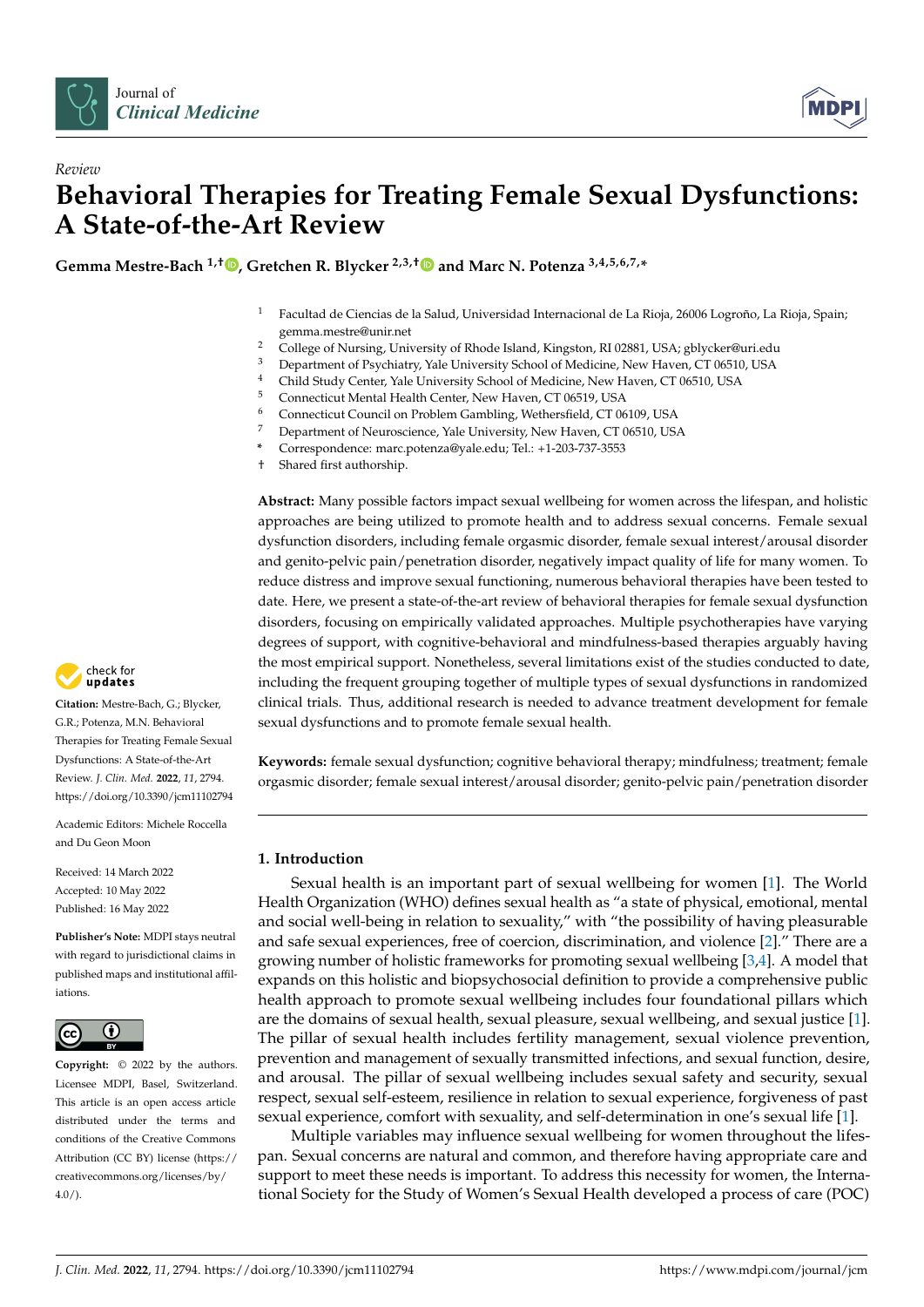that includes recommendations for clinicians to provide universal screenings to assess for sexual concerns. A suggested approach includes a four-step model of opening dialog, "eliciting the story, naming/reframing attention to the problem, empathic witnessing of the patient's distress and the problem's impact, and referral or assessment and treatment" [\[5\]](#page-10-4).

The International Classification of Diseases 11th Revision (ICD-11) chapter on Conditions Related to Sexual Health includes classifications that reflect an integrated understanding of the mind/body connection while acknowledging the value of pleasure to be included in the promotion of holistic treatment and approaches for sexual wellbeing [\[6\]](#page-10-5). According to the fifth edition of The Diagnostic and Statistical Manual of Mental Disorders (DSM-5) [\[7\]](#page-10-6), the classifications of female sexual dysfunctions require that an individual encounters clinically significant disturbance in the physiological ability to respond sexually or experience pleasure while experiencing conducive conditions that are also providing adequate and effective stimulation. Since sexual responsivity is influenced by a confluence of intrapersonal, interpersonal, and sociocultural factors, clinical assessment should be multidimensional in order to discern favorable conditions for each individual. If conducive conditions are not actualized, then treatment addressing the problem or difficulties may be indicated, though the criteria for a sexual dysfunction diagnosis may not be met.

Specific diagnoses for female sexual dysfunction that appear in the DSM-5 include female orgasmic disorder, female sexual interest/arousal disorder, and genito-pelvic pain/penetration disorder (Table [1\)](#page-3-0), although some conditions (e.g., substance/medicationinduced sexual dysfunction) may be relevant to both males and females. Diagnostic criteria to be considered and assessed may relate to etiology and differential diagnosis, and may influence the treatment protocol and plan. The assessment process may also involve identifying subtypes, including specifiers that may provide information about the onset and etiology of the sexual difficulty. Categorizing the problem as lifelong indicates the problem has been present since the beginning of sexual experiences. An acquired designation describes a problem that has developed after having experienced healthy sexual functioning. Understanding whether the problem is experienced in a generalized way sexually is useful to rule out dependent variables that may influence sexual functioning and satisfaction, including, for example, quality of stimulation, solo experiences, partner-specific outcomes, and relational factors. The situational subtype is important to differentiate when, with whom, and under what circumstances the sexual difficulty occurs [\[7\]](#page-10-6).

Studies show that most women report orgasm during masturbation [\[8](#page-10-7)[,9\]](#page-10-8), which typically includes varieties of clitoral stimulation. Therefore, in assessing situational factors involving experiencing orgasm during vaginal-penile intercourse for females, it is important to phrase questions that ask about concurrent clitoral stimulation. For example, a study showed that women reported frequency of orgasm with intercourse that included assisted clitoral stimulation 51–60% of the time compared to orgasm 21–30% of the time without concurrent clitoral stimulation. Concurrent clitoral stimulation and body movement are associated with higher likelihood of orgasm during vaginal penetration [\[10\]](#page-10-9). A crosssectional national probability survey of 3017 U.S. women surveyed types of movement techniques in which women engage to make penile or sex toy vaginal penetration more pleasurable that include "angling" for 87.5% of women, "rocking" for 76% of women, "shallowing" for 84% of women, and "pairing" manual clitoral stimulation with penetration for 67% of women [\[11\]](#page-10-10).

Historically, multiple sources have created barriers to knowledge about female sexual functioning and pleasure [\[12\]](#page-10-11). More accurate information about the anatomy and physiology of the female clitoral complex, which is homologous to the glans and corpus cavernosa of the male penis [\[13\]](#page-10-12) and just as central to experiencing of sexual pleasure [\[14\]](#page-10-13), was only reported in 1998 [\[15\]](#page-10-14). Other barriers to knowledge involve sociocultural contexts, with gendered sexual scripts that may contribute to beliefs and behaviors that prioritize male sexual entitlement to pleasure [\[16\]](#page-10-15) when operating from conceptualizations about sex that center around a phallocentric focus on vaginal-penile intercourse for women who have sex with men (WSM) [\[17\]](#page-10-16). A study examining 30 various traits and behaviors that were correlated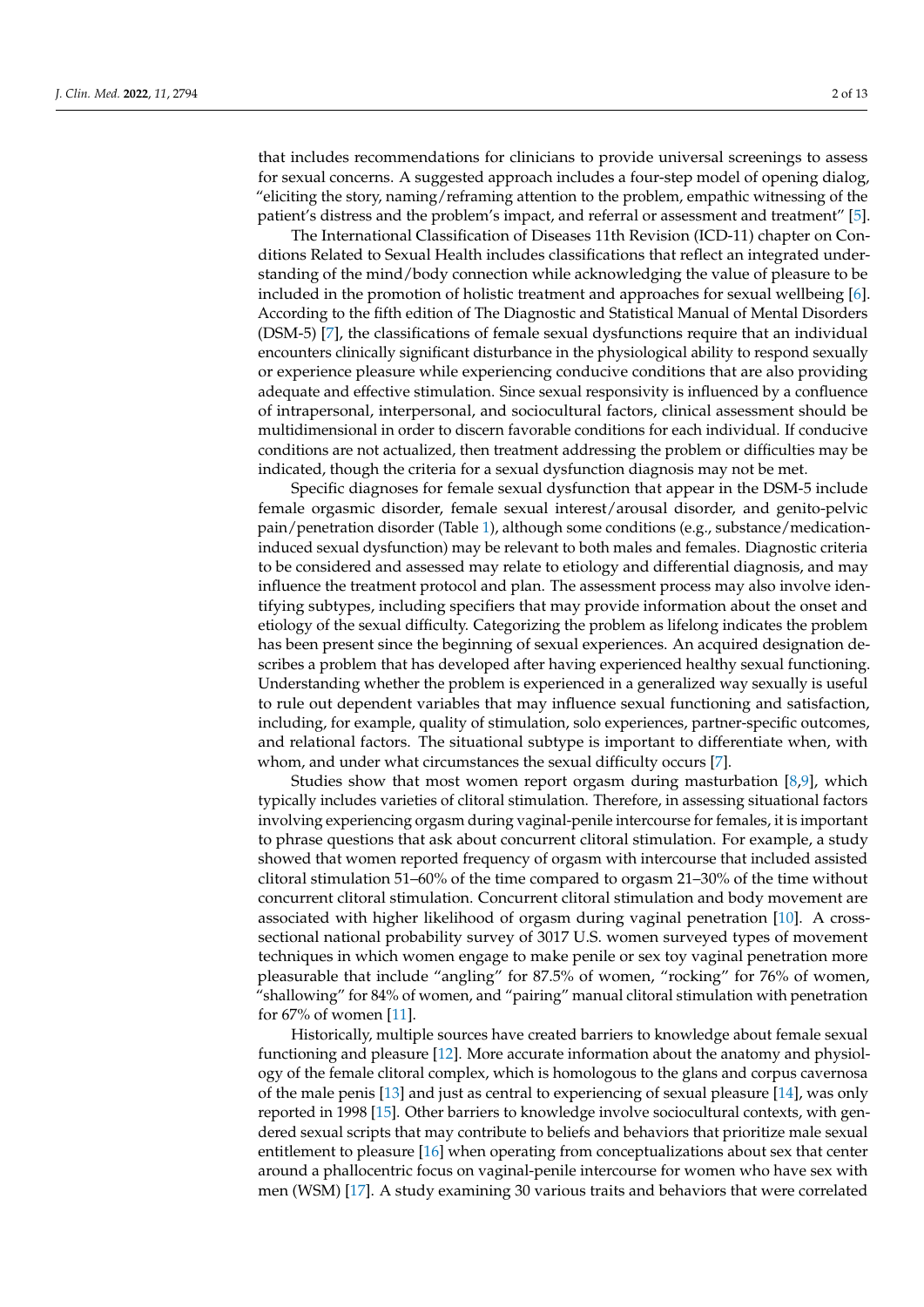with orgasm frequency during sexual experiences found that heterosexual women were least likely (65%) to say they almost always experienced orgasm when sexually intimate during the last month, followed by bisexual women (66%), and lesbian women were the most likely (86%) among women to experience orgasm. Heterosexual men were the most likely to report orgasm (95%), followed by gay men (89%) and bisexual men (88%) [\[18\]](#page-11-0).

<span id="page-3-0"></span>**Table 1.** Diagnostic and Statistical Manual of Mental Disorders (DSM-5) Female Sexual Dysfunction Disorders.

| <b>DSM-5 Female Sexual</b><br><b>Dysfunction Disorders</b>     | Diagnosing Specific Female Sexual Dysfunction Disorders *                                                                                                                                                                                                                                                                                                                                                                                                                                                                                                                                                                                                                                                                                                                                                                                                                                                                                                                                                                                                                                                                                                     | Other Conditions to Consider when Making<br>Diagnoses of Specific Female Sexual<br><b>Dysfunction Disorders</b>                                                                                                              |  |
|----------------------------------------------------------------|---------------------------------------------------------------------------------------------------------------------------------------------------------------------------------------------------------------------------------------------------------------------------------------------------------------------------------------------------------------------------------------------------------------------------------------------------------------------------------------------------------------------------------------------------------------------------------------------------------------------------------------------------------------------------------------------------------------------------------------------------------------------------------------------------------------------------------------------------------------------------------------------------------------------------------------------------------------------------------------------------------------------------------------------------------------------------------------------------------------------------------------------------------------|------------------------------------------------------------------------------------------------------------------------------------------------------------------------------------------------------------------------------|--|
| Female Orgasmic<br>Disorder; 302.73 (F52.31)                   | Significant delay, infrequency, absence, or reduced intensity of<br>orgasms in all/most sexual experiences with clinically significant<br>distress over 6 months or more.<br>Important additional considerations:<br>Barriers to orgasm are not due to lack of clitoral stimulation<br>during vaginal penetration, a mental disorder, a<br>medication/substance, history of abuse or interpersonal or<br>sociocultural factors.<br>Consider whether an orgasm was experienced under any<br>situation previously.<br>Diagnosis is based on subjective, self-reports from women.                                                                                                                                                                                                                                                                                                                                                                                                                                                                                                                                                                                | Nonsexual mental disorders.<br>1.<br>2.<br>Substance/medication use.<br>3.<br>Other medical condition.<br>4.<br>Interpersonal factors.<br>5.<br>Other sexual dysfunctions.                                                   |  |
| Female Sexual<br>Interest/Arousal<br>Disorder; 302.72 (F52.22) | Absent or markedly reduced sexual arousal or interest for at least 6<br>months with clinically significant distress as reflected by:<br>Lacking or low interest in sexual activity with reduced or no<br>1.<br>sexual or erotic thoughts.<br>Diminished openness to creating a sexual experience and/or<br>2.<br>being receptive to a partner's sexual initiation.<br>Diminished or absent sexual arousal or pleasure during most<br>3.<br>or all sexual experiences.<br>Diminished or absent sexual responsivity to adequate<br>4.<br>intrapersonal, interpersonal, or external sexual cues.<br>Additionally, sexual dysfunction is not better attributed to a mental<br>disorder, relational distress, other life stressors, a<br>medication/substance, history of abuse or interpersonal or<br>sociocultural factors.<br>Important additional considerations:<br>Desire discrepancy with a partner is not sufficient for<br>diagnosis, although assessing for interpersonal contexts<br>contributing to experience and symptoms is relevant to<br>identifying etiology of distress or concerns.<br>With asexual self-identification, no diagnosis is made. | Nonsexual mental disorders.<br>1.<br>2.<br>Substance/medication use.<br>3.<br>Other medical condition.<br>4.<br>Interpersonal factors.<br>5.<br>Other sexual dysfunctions.<br>6.<br>Inadequate or absent sexual stimulation. |  |
| Genito-Pelvic<br>Pain/Penetration<br>Disorder; 302.76 (F52.6)  | Experiencing difficulties with one or more of the following for at<br>least 6 months with clinically significant distress:<br>Challenges to vaginal penetration during sexual activity.<br>1.<br>2.<br>Significant pain with attempted vaginal penetration.<br>3.<br>Significant fear or anxiety about experiencing pain in<br>anticipation of vaginal penetration, during or after<br>vulvovaginal touch or attempted penetration.<br>Significant reflexive or involuntary muscular contraction of<br>4.<br>the pelvic floor muscles during attempted<br>vaginal penetration.                                                                                                                                                                                                                                                                                                                                                                                                                                                                                                                                                                                | Other medical condition (pelvic<br>1.<br>inflammatory disease,<br>endometriosis, etc.)<br>2.<br>Somatic symptom and related disorder.<br>3.<br>Inadequate sexual stimulation.                                                |  |

\* Specify: Lifelong or Acquired, Generalized or Situational, Mild/Moderate/Severe; for additional information, see the Fifth Edition of the Diagnostic and Statistical Manual.

These findings highlight the evidence of gendered sociocultural factors contributing to an orgasm gap discrepancy between men and women, and that heterosexual women may have the potential to experience more pleasure and higher rates of orgasm if the factors underlying the disparity are addressed [\[18\]](#page-11-0). This underscores the importance, in the assessment and evaluation of female sexual difficulties, not to pathologize an appropriate physiological response (i.e., lack of sexual arousal or absence of orgasm during experiences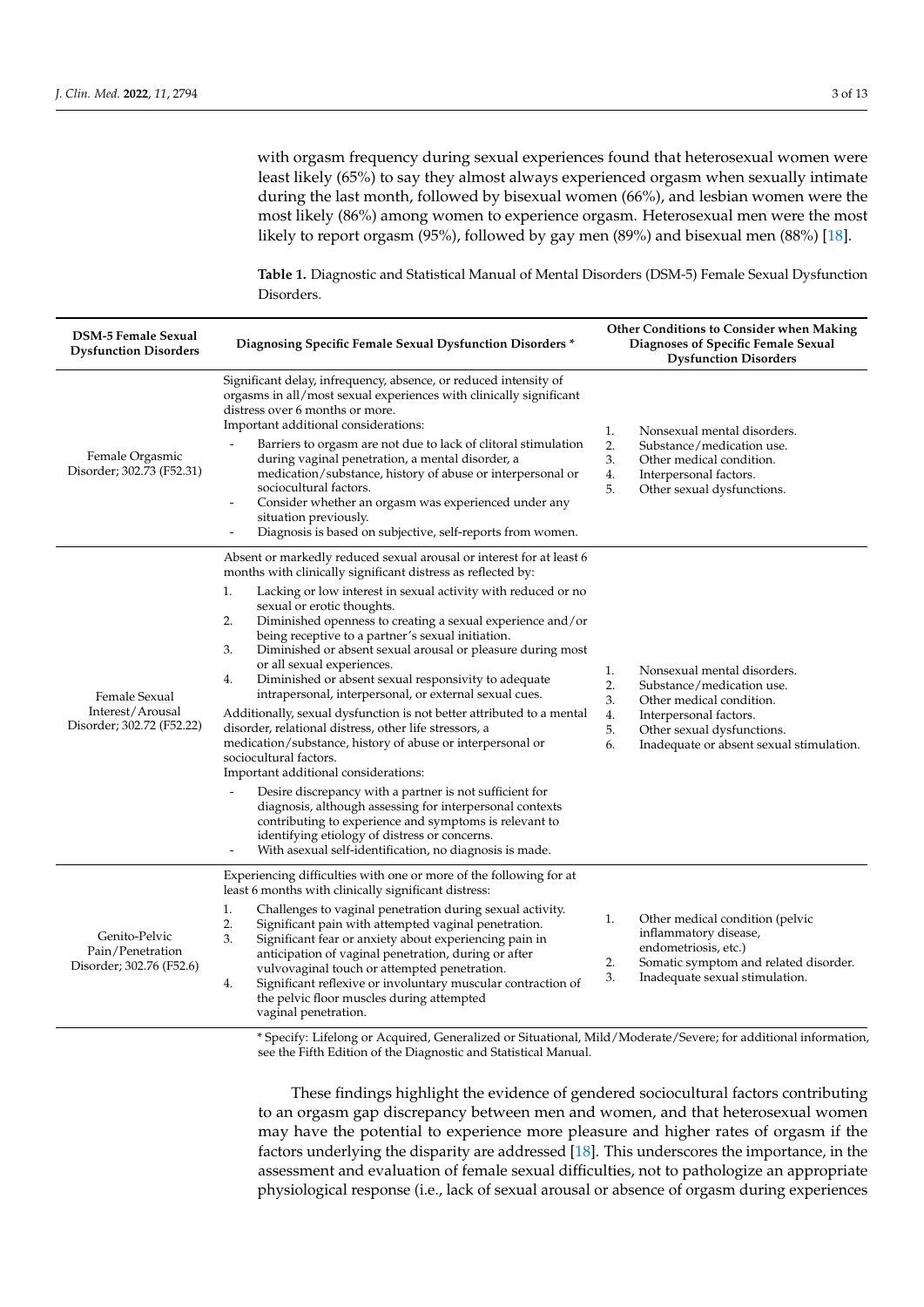of insufficient sexual stimulation, solo or partnered) and to consider the multiplicity of factors contributing to sexual functioning concerns.

In this article, we present a state-of-the-art review of behavioral therapies that have empirical support in the treatment of female sexual dysfunction disorders. We focus on two types of psychotherapies, cognitive-behavioral and mindfulness-based therapies, given the studies conducted to date on these approaches. We consider the existing data with respect to the support for these treatments and highlight existing gaps where further research appears indicated.

#### **2. Methods**

We conducted a state-of-the-art review. As such, we aimed to conduct a comprehensive review of existing studies and describe the findings in a narrative format. In this manner, we sought to provide a current understanding of behavioral therapies with empirical support for the treatment of female sexual dysfunction disorders. Additionally, we sought to identify target areas for future investigation.

## **3. Results: Data Supporting Approaches for Treating Female Sexual Dysfunctions**

## *3.1. Cognitive Behavioral Therapy*

Cognitive-behavioral therapy (CBT) is a short-term, symptom-focused psychotherapy that considers that thoughts and decisional actions are malleable treatment targets. A central objective is to break maladaptive cognitive-affective-behavioral chains [\[19\]](#page-11-1). Some main CBT strategies may include cognitive restructuring (modification of maladaptive thoughts associated with emotional distress), behavioral activation (increasing involvement with activities), exposure (having gradual contact with factors that generate anxiety), and problem solving [\[20\]](#page-11-2). When addressing female sexual dysfunctions, CBT has typically included other non-pharmacological strategies, such as directed masturbation, sex therapy, sensate focus, communication training, systematic desensitization, anxiety-reduction strategies, bibliotherapy, counseling, and psychoeducation, among others [\[21\]](#page-11-3). Some aspects that are addressed in CBT through these tools are [\[22\]](#page-11-4): (a) frequency of sexual behavior, (b) sexual fantasies, (c) beliefs, (d) environmental and interpersonal factors, and (e) symptoms of anxiety and depression (see Table [2\)](#page-5-0).

| <b>Female Sexual</b><br>Dysfunction           | <b>CBT</b> Aims                                                                                                                                                                                                                                                                                                                                                                                                                                                       | Possible Components of the CBT                                                                                                                                                                                                                                                                                                                    | <b>CBT</b><br><b>Effects</b>                                                                                                                                             |
|-----------------------------------------------|-----------------------------------------------------------------------------------------------------------------------------------------------------------------------------------------------------------------------------------------------------------------------------------------------------------------------------------------------------------------------------------------------------------------------------------------------------------------------|---------------------------------------------------------------------------------------------------------------------------------------------------------------------------------------------------------------------------------------------------------------------------------------------------------------------------------------------------|--------------------------------------------------------------------------------------------------------------------------------------------------------------------------|
| Female Orgasmic<br>Disorder                   | To promote changes in attitudes<br>and thoughts<br>To reduce anxiety<br>$\overline{\phantom{a}}$<br>To increase orgasmic ability and<br>sexual satisfaction                                                                                                                                                                                                                                                                                                           | Sex education<br>Cognitive restructuring<br>Systematic desensitization<br>Sensate focus<br>$\overline{\phantom{0}}$<br>Communication training<br>$\overline{\phantom{a}}$<br>Kegel exercises<br>Directed masturbation                                                                                                                             | Higher likelihood to experience<br>orgasm by masturbation<br>and/or with coitus                                                                                          |
| Female Sexual<br>Interest/Arousal<br>Disorder | To increase rewarding experiences<br>$\overline{\phantom{a}}$<br>to promote motivations for<br>engaging in sexual activity<br>To approach other aspects of<br>$\overline{\phantom{a}}$<br>female sexual functioning, such as<br>arousal response and lubrication,<br>ability to experience orgasm, or<br>reduction of pain<br>To improve skills of erotic<br>$\overline{\phantom{a}}$<br>stimulation<br>To improve couples' relationships<br>$\overline{\phantom{a}}$ | Sex education<br>Cognitive restructuring<br>$\overline{\phantom{a}}$<br>Tools from sensate focus<br>$\overline{\phantom{0}}$<br>therapy or sex therapy<br>Communication exercises<br>Emotional communication<br>$\overline{\phantom{0}}$<br>skills training<br>Sexual fantasy training<br>Orgasm consistency training<br>$\overline{\phantom{0}}$ | Decreased symptoms of<br>the disorder<br>Improvements in cognitive,<br>$\overline{\phantom{a}}$<br>behavioral, and marital<br>functioning<br>Greater sexual satisfaction |

**Table 2.** Female sexual dysfunctions and CBT.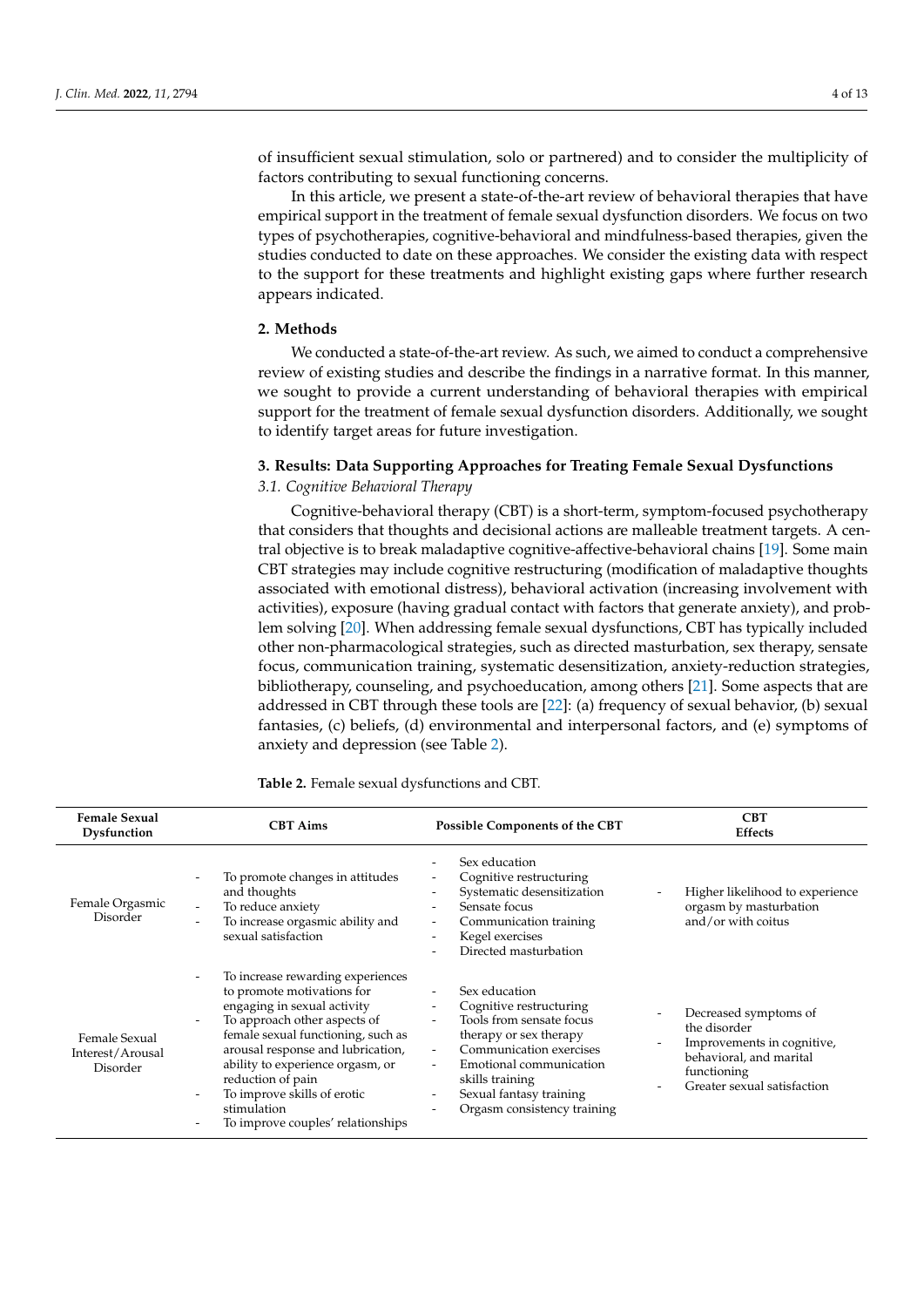| <b>Female Sexual</b><br>Dysfunction           | <b>CBT</b> Aims                                                                                                                                                                                                                                                                                                                                                                                                                       | <b>Possible Components of the CBT</b>                                                                                                                                                                                                                                                                                   | <b>CBT</b><br><b>Effects</b>                                                                                                                                                                                                                                                     |
|-----------------------------------------------|---------------------------------------------------------------------------------------------------------------------------------------------------------------------------------------------------------------------------------------------------------------------------------------------------------------------------------------------------------------------------------------------------------------------------------------|-------------------------------------------------------------------------------------------------------------------------------------------------------------------------------------------------------------------------------------------------------------------------------------------------------------------------|----------------------------------------------------------------------------------------------------------------------------------------------------------------------------------------------------------------------------------------------------------------------------------|
| Genito-Pelvic<br>Pain/Penetration<br>Disorder | To focus on pain and sexuality<br>$\overline{\phantom{a}}$<br>To achieve pain control in sexual<br>$\overline{\phantom{a}}$<br>contexts<br>To reduce catastrophic fear of pain<br>$\overline{\phantom{a}}$<br>To (re)establish satisfying sexual<br>functioning<br>To reduce muscle contraction in<br>$\overline{\phantom{a}}$<br>the pelvic floor<br>To promote lubrication during<br>$\overline{\phantom{0}}$<br>sexual intercourse | Sex education<br>Progressive muscle relaxation<br>Abdominal breathing<br>Kegel exercises<br>Vaginal dilatation<br>Distraction techniques<br>including focusing on sexual<br>imagery<br>Rehearsal of coping<br>self-statements<br>Communication skills training<br>Cognitive restructuring<br>Systematic desensitization | Reduced pain during<br>$\overline{\phantom{a}}$<br>intercourse<br>Improved sexual functioning<br>$\overline{\phantom{a}}$<br>Reduced fear of coitus and<br>$\overline{\phantom{a}}$<br>avoidance behavior<br>Reduced negative penetration<br>$\overline{\phantom{a}}$<br>beliefs |

<span id="page-5-0"></span>**Table 2.** *Cont.*

CBT: Cognitive behavioral therapy.

CBT appears effective for treating female sexual dysfunctions, especially if sexual dysfunction is considered as frequency of sexual stimulation, sexual responses, and sexual contingencies [\[23\]](#page-11-5). CBT may help women with sexual dysfunctions to identify which factors enhance and which factors generate sexual limitations, as well as to restructure maladaptive thoughts about their sexuality, and reduce the tendency to avoid certain sexual behaviors [\[24\]](#page-11-6). CBT has been proposed for different types of female sexual dysfunctions [\[25\]](#page-11-7). Although the central objective of CBT in these dysfunctions is an improvement in sexual function and sexual satisfaction, there are specific aspects to be addressed in each form of female sexual dysfunction. For example, in the case of female orgasmic disorder, the central goal of CBT is for women to improve their abilities to experience orgasm, increase their sexual satisfaction, and reduce high levels of anxiety often associated with this dysfunction. CBT focuses on promoting changes in women's attitudes and behaviors through exercises and techniques, such as Kegel exercises, communication skills training, sex education, directed masturbation, and systematic desensitization. It has been suggested that CBT is effective in improving orgasmic response [\[26–](#page-11-8)[30\]](#page-11-9).

In the case of female sexual interest/arousal disorder, CBT aims to increase rewards in order to increase motivation for sexual activities. Three controlled trials support CBT for addressing the symptomatology of this disorder [\[31](#page-11-10)[,32\]](#page-11-11). In addition, CBT has been found to be efficacious improving factors associated with the disorder, such as marital functioning [\[33\]](#page-11-12).

Regarding genito-pelvic pain/penetration disorder, CBT aims to achieve pain control in sexual contexts [\[34\]](#page-11-13). CBT may help increase the frequency of sexual intercourse, decrease the fear of coitus, and enhance successful non-coital penetration, in comparison with no treatment [\[35\]](#page-11-14). In addition, CBT for genito-pelvic pain/penetration disorder appears effective in reducing anxious symptomatology and improving marital harmony [\[36\]](#page-11-15).

In addition to evaluating the efficacy of CBT in each particular female sexual dysfunction, some studies have evaluated CBT in all of them together. For example, McCabe [\[37\]](#page-11-16) administered a 22-week CBT program to 54 women with female sexual dysfunction and observed that CBT was associated with improved levels of sexual dysfunction. For example, the percentage of participants with anorgasmia was reduced from  $67\%$  (n = 36) at baseline to 11% after the intervention. Moreover, participants reported greater perceptions and positive attitudes toward sex after treatment, as well as less self-perceived sexual failure and less interference of sexual dysfunction in their relationship. Stephenson et al. [\[38\]](#page-11-17) conducted a randomized clinical trial involving 99 women aged 18–65 years who met DSM-IV-TR criteria for hypoactive sexual desire disorder, female sexual arousal disorder, and/or female orgasmic disorder. Participants were randomly assigned to one of the four treatment groups: (1) CBT; (2) Ginkgo biloba extract (an ancient tree extract that seems to facilitate blood flow, to relax smooth muscle tissue, and to influence nitric oxide systems);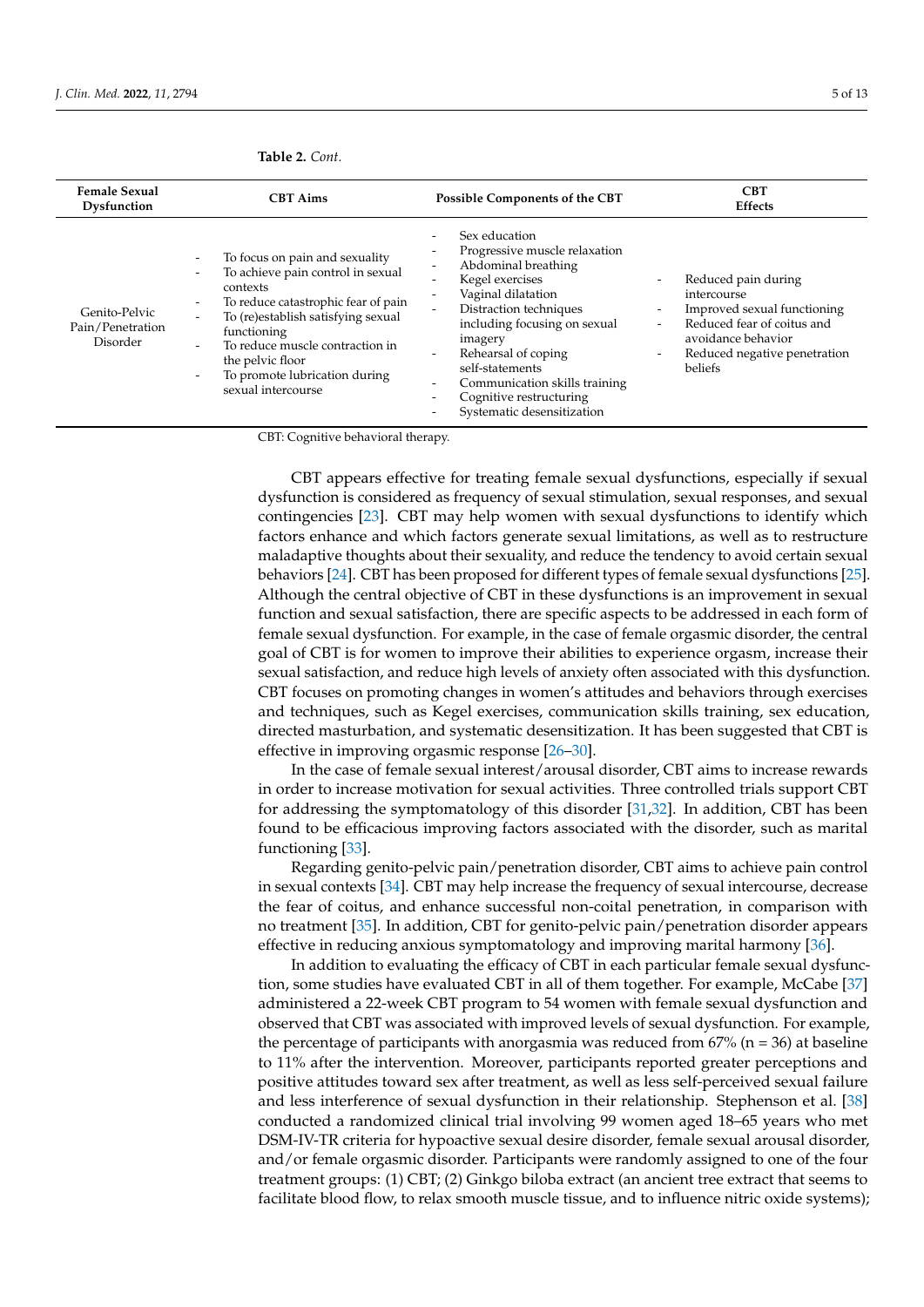(3) CBT + Ginkgo biloba extract; and (4) placebo. The manualized CBT consisted of eight weekly individual sessions with the aim of focusing on the awareness of the physiological sensations present during sexual arousal, as well as reducing the negative anticipation of sexual experiences. In order to achieve these objectives, techniques such as cognitive restructuring, exposure, or progressive muscle relaxation were used. No differences were observed between the CBT and CBT + Ginkgo biloba extract groups in terms of treatment outcome. Relationship satisfaction at baseline was a relevant factor, as it was associated with greater improvements in both sexual satisfaction and distress levels, although it did not predict changes in participants' sexual functioning. Thus, although those women who reported relationship dissatisfaction may show improvements in sexual functioning, these may not be associated with greater sexual satisfaction and subjective well-being.

The efficacy of CBT has been contrasted with the efficacies of other treatments, such as supportive psychotherapy (SPT), cognitive-behavioral bibliotherapy, pharmacotherapy, and waiting lists. In the case of SPT, although it appears that both approaches are effective in reducing the pain severity of vulvodynia, CBT appears to be more effective than SPT in reducing pain severity during physical examination, and in improving sexual function in women with vulvodynia [\[39\]](#page-11-18). Regarding cognitive-behavioral bibliotherapy and waiting lists, these approaches appear less efficacious than CBT in the case of lifelong vaginismus. More successful intercourse was observed with CBT after treatment and at 12 months follow-up, compared to the other two options, in a sample of 117 women [\[40\]](#page-11-19). CBT may also be more effective than sildenafil in improving female sexual function in women with arousal and orgasm dysfunction. Comparing 43 women who received CBT with 43 women who received sildenafil (50 mg), Omidi et al. [\[41\]](#page-11-20) observed that those who received CBT reported improvements in multiple aspects of sexual functioning (except arousal, orgasm, and lubrication), as well as in marital satisfaction.

CBT may be helpful for women presenting with more than one sexual dysfunction and may be considered within sexual health frameworks. A sexual health model has been proposed that includes the following components [\[30\]](#page-11-9): (a) "Talking about sex", to enhance the ability to talk about one's sexual values, behaviors, and history in order to negotiate a mutually satisfying sexual relationship; (b) "culture, gender, and sexual identity", to recognize and question the impact that female gender and culture has on their own sexual identities; (c) "sexual anatomy and functioning", to understand and accept female sexual functioning; (d) "sexual health care and safer sex", to learn about the body and recognize changes associated with health; (e) "challenges and barriers to sexual health", to identify possible barriers to sexual health, such as psychiatric illness or sexual abuse; (f) "body image", to work on body self-acceptance in order to enhance comfort with sexuality; (g) "masturbation and fantasy", to enhance self-knowledge of the body and discover which aspects facilitate arousal and orgasm; (h) "positive sexuality", to learn about female-sexuality-oriented models that value gender differences in arousal and orgasm; (i) "intimacy and relationships", to improve relationship problems prior to sexual difficulties; and (j) "spirituality and religion", to find a congruence between sexual behaviors and values and religious or spiritual beliefs.

#### *3.2. Mindfulness-Based Approaches*

Mindfulness has been understood as an "awareness that emerges through paying attention, on purpose, in the present moment, and nonjudgmentally, to the unfolding of ex-perience moment by moment" [\[42\]](#page-11-21). Mindfulness-based approaches have begun to be used in clinical practice, either as an adjunct to other therapies (usually CBT) or as a stand-alone therapy. An approach with arguably the most evidence to date is mindfulness-based cognitive therapy (MBCT) [\[43\]](#page-11-22). MBCT is a treatment program that includes education related to cognitive modeling, training in decentering, and promotion of abilities or tendencies to perceive cognitions and feelings as mental events, not necessarily as reality. In addition, mindfulness may promote acceptance, compassion, and better management of ruminative and intrusive thoughts.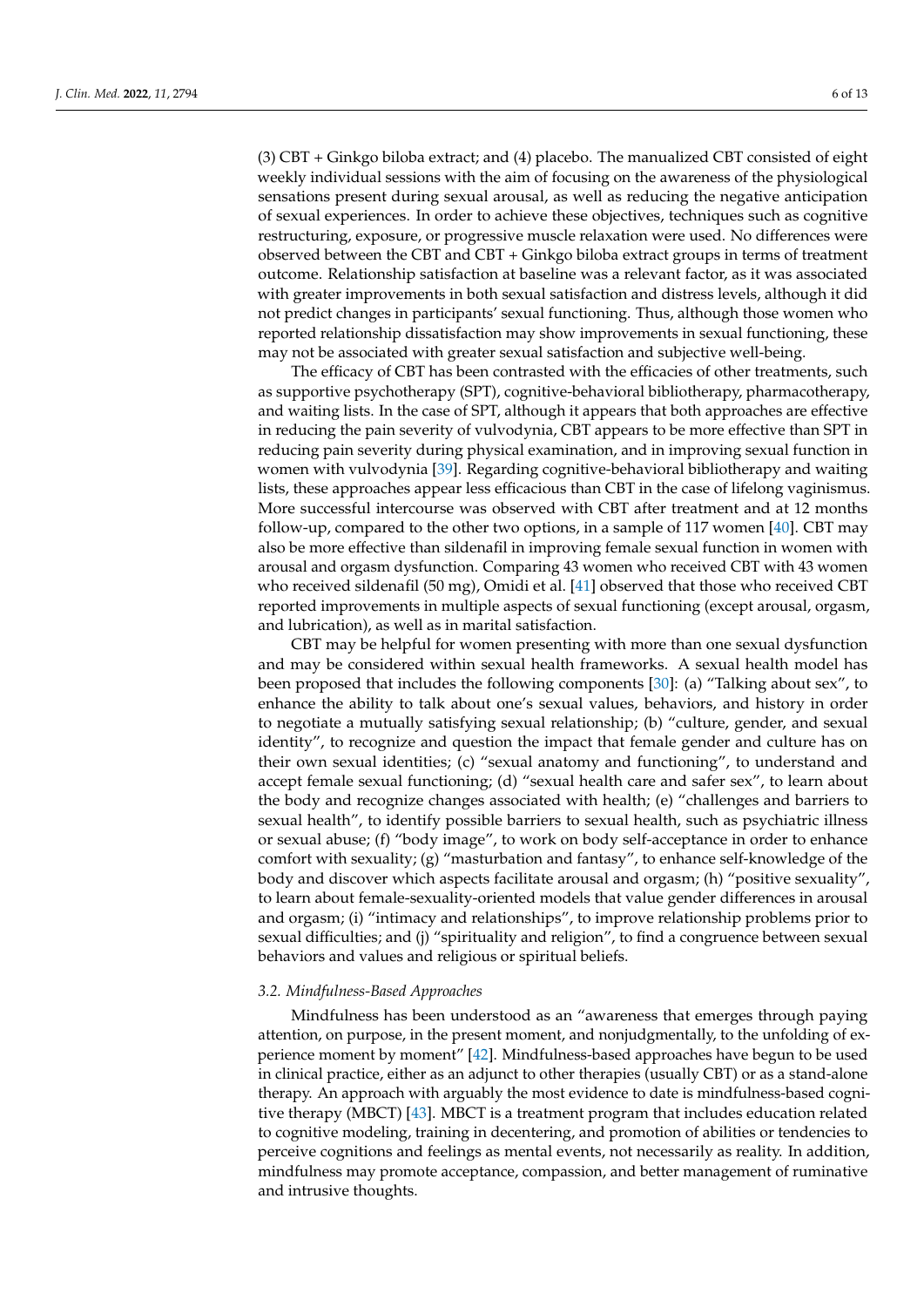Although MBCT was initially designed to address other pathologies, some authors suggested that the integration of mindfulness training in female sexual dysfunctions could be effective for the improvement of well-being and sexual function [\[44](#page-11-23)[–46\]](#page-12-0). Therefore, MBCT for sexuality (MBCT-S) has been tested, for example, in women with sexual interest/arousal disorder. Paterson et al. [\[47\]](#page-12-1), in their uncontrolled pilot trial, tested MBCT-S in 26 women with sexual interest/arousal disorder. MBCT-S, as a modification of more traditional mindfulness practices, includes sex therapy exercises performed in a mindful way, with an aim of training equanimity for interoceptive sensations during sexual practices. The 8 weekly group sessions included aspects such as body scan; stretch and breath; breath, body, sounds, and thoughts; mindfulness of breath; working with difficulty; and working with sensations in the body. Participants showed significant improvements in sexual desire, sex-related distress, and sexual functioning. Likewise, mindfulness and depressive symptomatology also improved significantly after treatment and mediated the improvement in sexual functioning. In their randomized trial, Brotto et al. [\[48\]](#page-12-2) used the MBCT-S proposed by Paterson et al. [\[47\]](#page-12-1), and compared the efficacy of group MBCT + sex education with that of group supportive sex education and therapy in a sample of 148 women with sexual interest/arousal disorder. Similar significant improvements were observed in both groups when comparing sexual desire and arousal at baseline and post-treatment assessments. Likewise, patients in the MBCT-S group reported greater decreases in sexual distress and greater improvements in relationship satisfaction and ruminations about sex, compared to the other group. Similarly, the efficacy of MBCT-S was observed by Halvaiepour et al. [\[49\]](#page-12-3) in 45 women with sexual interest/arousal disorder. In the case of MBCT for provoked vestibulodynia, the intervention has also shown promising results, similar to those obtained by CBT [\[50\]](#page-12-4).

The use of brief MBCT interventions has been suggested, with promising results for women with sexual distress, sexual difficulties, and histories of childhood sexual abuse [\[51\]](#page-12-5), gynecologic cancers and sexual dysfunctions [\[52,](#page-12-6)[53\]](#page-12-7), low sexual desire and arousal [\[54\]](#page-12-8), sexual difficulties and multiple sclerosis and spinal cord injuries [\[55\]](#page-12-9), and sexual dysfunctions after risk-reducing salpingo-oophorectomy [\[56\]](#page-12-10). Similarly, a brief intervention has also been proposed for women with sexual desire and arousal difficulties, involving three 90-min sessions every 2 weeks. The sessions include psychoeducation on the multifactoriality of female sexual disorders and their prevalence; introduction to mindfulness-based exercises and in-session mindfulness-based practices; cognitive challenging of maladaptive sexual thoughts; and incorporation of mindfulness into sexual exercises, among other aspects. Several studies have reported possible improvements in all domains of participants' sexual responses, as well as reductions in sexual distress [\[57,](#page-12-11)[58\]](#page-12-12). In addition, studies based on this brief intervention that include psychoeducation have reported a significant increase in genital subjective sexual arousal concordance following the intervention [\[59\]](#page-12-13). However, more evidence is needed.

Other studies have recently tested the efficacy of online or video-based mindfulnessbased approaches. For example, Hucker and McCabe [\[60\]](#page-12-14), in their randomized study, tested the efficacy of the Pursuing Pleasure program (an online CBT intervention that includes mindfulness training and online chat groups). This program was administered to 26 women experiencing sexual difficulties related to desire, arousal, orgasm, and/or pain. A wait-list control group ( $n = 31$ ) was also included. The treatment group showed significant improvements in their sexual difficulties, except for sexual pain, as well as significant decreases in distress and frequencies of sexual problems, which were maintained at follow-up. Similar results were reported in another study [\[61\]](#page-12-15). Brotto et al. [\[62\]](#page-12-16) tested the efficacy of an online program consisting of 12 sessions that included psychoeducation and mindfulness-based elements in 46 women with sexual difficulties resulting from gynecologic cancers. The authors reported improvements in sexual functioning, sex-related distress and mood after treatment, which were maintained at follow-up.

Another randomized study tested the efficacy of video-based, self-administered MBCT compared with CBT in 65 women who reported difficulties reaching orgasm [\[63\]](#page-12-17). MBCT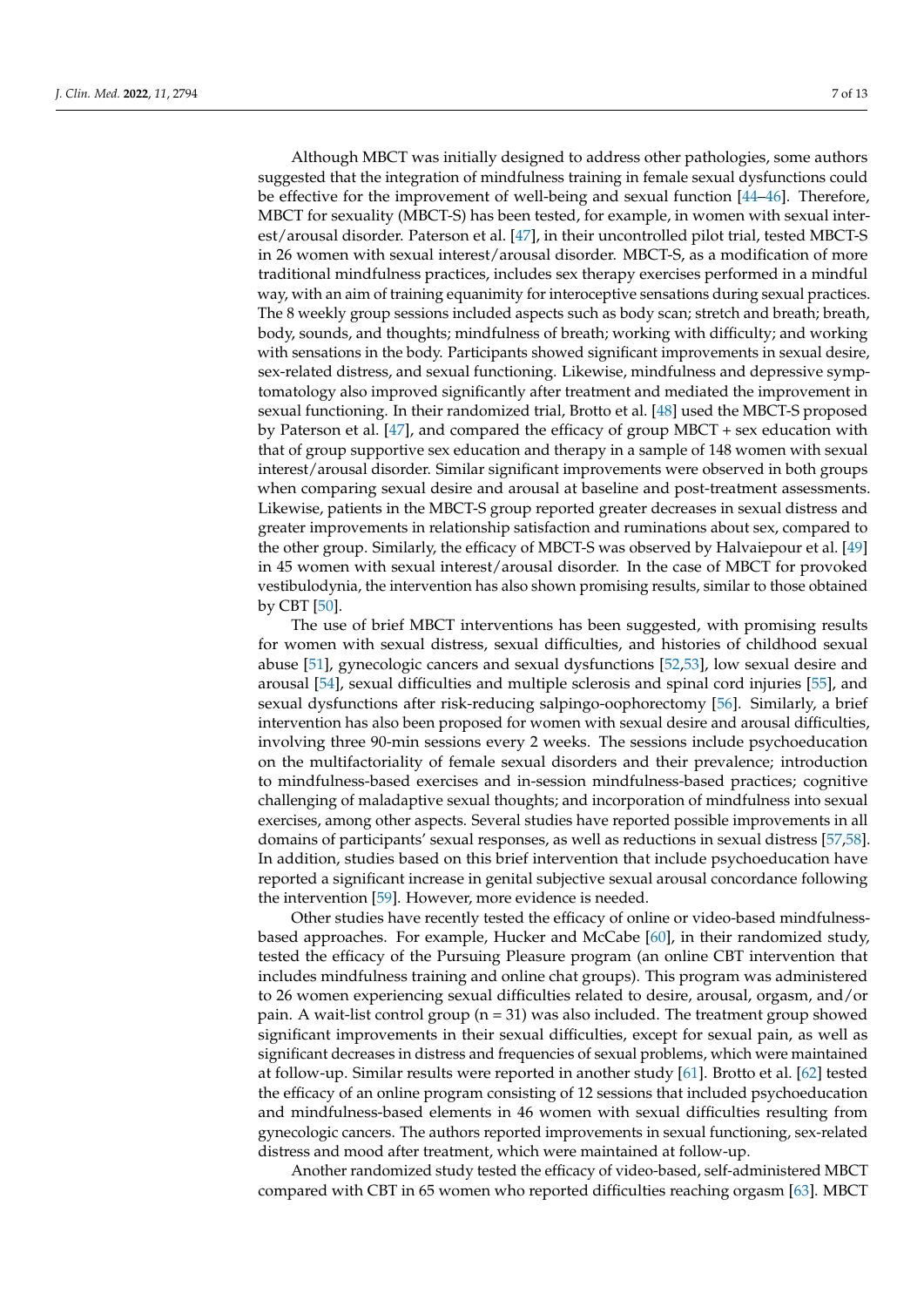included a total of seven videos, which were received by the participants once a week and could be viewed as many times as they wished. Each video began with a mindfulness exercise and then gave instructions on how to be mindful during sexual activities (e.g., mindful of one's genitals or pelvic movements). Each of the videos ended with the prescription of individual and/or couple-based exercises related to sexuality for the following week. Patients had the option of contacting a researcher as many times as they needed throughout the intervention. After the interventions, participants in both groups reported significant improvements in sexual functioning compared to baseline (16% increase in the CBT group and 9% in the MBCT group). The effect was maintained at the second month of follow-up. Significant reductions in sexual distress and improvements in orgasm, desire, arousal, and sexual satisfaction were also observed in both groups. However, reductions in sexual pain only occurred in the group receiving CBT. The efficacy of an online mindfulness-based intervention, compared to online CBT interventions, and a waitlist control group, is also being tested in a randomized controlled trial involving 266 women with hypoactive sexual desire dysfunction [\[64\]](#page-12-18). The mindfulness-based approach (MIND) includes formal and informal exercises that have been adapted for sexual dysfunctions, organized in eight modules: (a) "Introduction to mindfulness"; (b) "being present in the moment: formal and informal mindfulness"; (c) "bodily sensations, sitting meditation"; (d) "mindfulness towards thoughts"; (e) "being present during sexual activity"; (f) "letting go"; (g) "detached awareness"; and (h) "addressing difficulties". The modules aim for participants to consolidate their daily mindfulness practice, to accept negative thoughts and emotions and to acquire detachment from experiences related to the body, cognitions, and emotions. However, the results will not be available until later in or after 2022.

Other mindfulness-based approaches have been proposed in recent years, such as the "Integrated Mindfulness for Provoked Vestibulodynia" (IMPROVED) treatment. This is a mindfulness-based approach in a group format of four sessions every two weeks that includes, among other aspects, CBT, psychoeducation and mindfulness meditation skills with the aim of managing the genital pain of women with vestibulodynia. Although this brief program seems to be promising for the reduction of pain catastrophizing, hypervigilance, and sex-related distress, as well as for increasing pain self-efficacy [\[65\]](#page-12-19), more evidence is needed.

#### *3.3. Other Approaches*

Other treatments for female sexual dysfunctions have been suggested, such as acceptance and commitment therapy [\[66\]](#page-12-20) and psychoeducational interventions [\[52](#page-12-6)[,67\]](#page-12-21). In addition, the effects of traditional Chinese approaches to treating female sexual dysfunctions (besides mindfulness) have also been begun to be studied [\[68,](#page-12-22)[69\]](#page-12-23), mainly including acupuncture [\[70](#page-13-0)[–75\]](#page-13-1), yoga [\[75](#page-13-1)[–79\]](#page-13-2), and herbal products [\[80\]](#page-13-3). Although these eastern techniques may have preliminary promising results in the treatment of female sexual dysfunctions, the literature is scarce, so it is not possible to draw solid conclusions about their efficacies [\[75\]](#page-13-1).

#### **4. Discussion**

This state-of-the-art/narrative review summarizes studies and findings relating to the psychotherapeutic approaches used in the treatment of female sexual dysfunction disorders. As described above, both CBT and mindfulness-based approaches have empirical support in the treatment of female sexual dysfunction disorders.

CBT appears to be an effective approach for all female sexual dysfunction disorders. In general, it is intended to improve both sexual function and satisfaction. CBT allows women to identify factors associated with dysfunctions, as well as to restructure maladaptive cognitions regarding sexuality. CBT also allows women to expose themselves to sexual behaviors that they had tended to avoid. However, for each sexual dysfunction disorder, specific aspects may be important to address, such as sex education, masturbation, and systematic desensitization.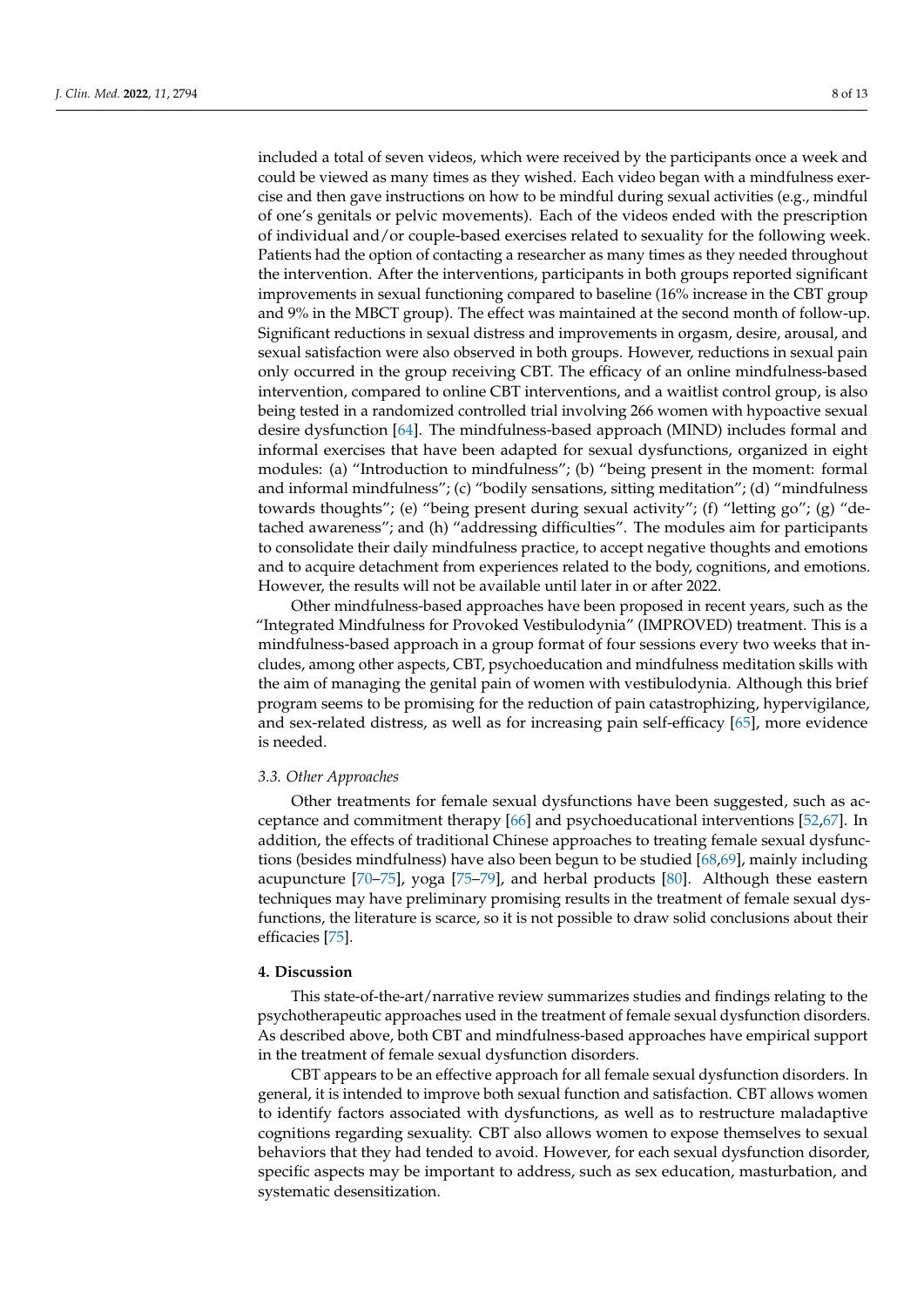In contrast to the efficacy of CBT with other therapies for female sexual dysfunction disorders, it has been suggested that the efficacy of CBT is greater than supportive psychotherapy, cognitive-behavioral bibliotherapy, sildenafil, and wait-list conditions. However, it should be noted that more clinical trials are needed to specifically test the effectiveness of each of the techniques used for each female sexual dysfunction disorder. This process should involve investigation and identification of the active components related to the mechanisms of action of CBT for specific female sexual dysfunction disorders. In this process, individual differences of treatment participants should also be considered within a precision-medicine framework.

Similar considerations hold for MBCT. MBCT could be an effective approach for female sexual dysfunction disorders since it has been associated with an improvement in sexual function and well-being of women. In addition, it has been suggested that MBCT could reduce sex-related distress and that these improvements may be maintained in the follow-up stages of treatment. MBCT may operate through different mechanisms than CBT (for example, the cognitive mechanisms employed in CBT may differ from those employed in MBCT, with respect to utilizing alternate coping mechanisms versus feeling and allowing, for example). As such, MBCT may operate differently from CBT, and some individuals may have preferences for one approach or the other, or may find the skills gleaned from one approach versus the other easier to learn and implement. Additionally, the two approaches may offer complementary strategies that may enhance the likelihood for bettering treatment outcomes. Of note, both approaches may provide individuals seeking treatment with skills that they may learn and use over the longer term.

In addition to CBT and MBCT, other interventions for female sexual dysfunctions have been proposed, such as psychoeducational interventions, acceptance and commitment therapy, acupuncture, yoga and herbal products. However, studies on the efficacy of these approaches are scarce, so no solid conclusions may be drawn in this regard at present.

However, many studies to date have limitations, especially with respect to grouping together of individuals with different disorders that may respond differently to specific interventions. As such, more research is needed that employs more homogeneous samples and studies these groups over time in sufficient sample sizes to make more definitive statements about which treatments may work best for women with specific sexual dysfunction disorders. Further, such investigations should include measures that provide insight into the mechanisms of action of the therapies, with a focus on the proposed active ingredients of the approaches.

#### **5. Limitations and Future Studies**

The studies included in this review have several limitations. First, numerous studies addressing female sexual dysfunctions do not specify details of the treatment protocols, simply whether it was CBT, mindfulness-based, or another form of treatment, so comparisons of findings should be made with caution. Second, controlled studies for each of the female sexual dysfunctions are lacking. Third, some studies include women with different sexual dysfunctions, without taking into account that each female sexual dysfunction may have unique clinical features. Finally, the narrative nature of the present review permits coverage of heterogeneous sources and methodologies used in different studies. However, the included studies may have biases associated with the state-of-the-art/narrative approach used in this review. We believe that our intention to comprehensively review the topic of behavioral treatments for female sexual dysfunction disorders justifies the approach of a state-of-the-art review. However, future studies in this area could address the potential biases and limitations of this type of design and conduct a systematic review using the PRISMA guidelines.

#### **6. Conclusions**

This state-of-the-art review considers behavioral therapies tested in the treatment of female sexual dysfunction disorders. Less research into and consequent understanding of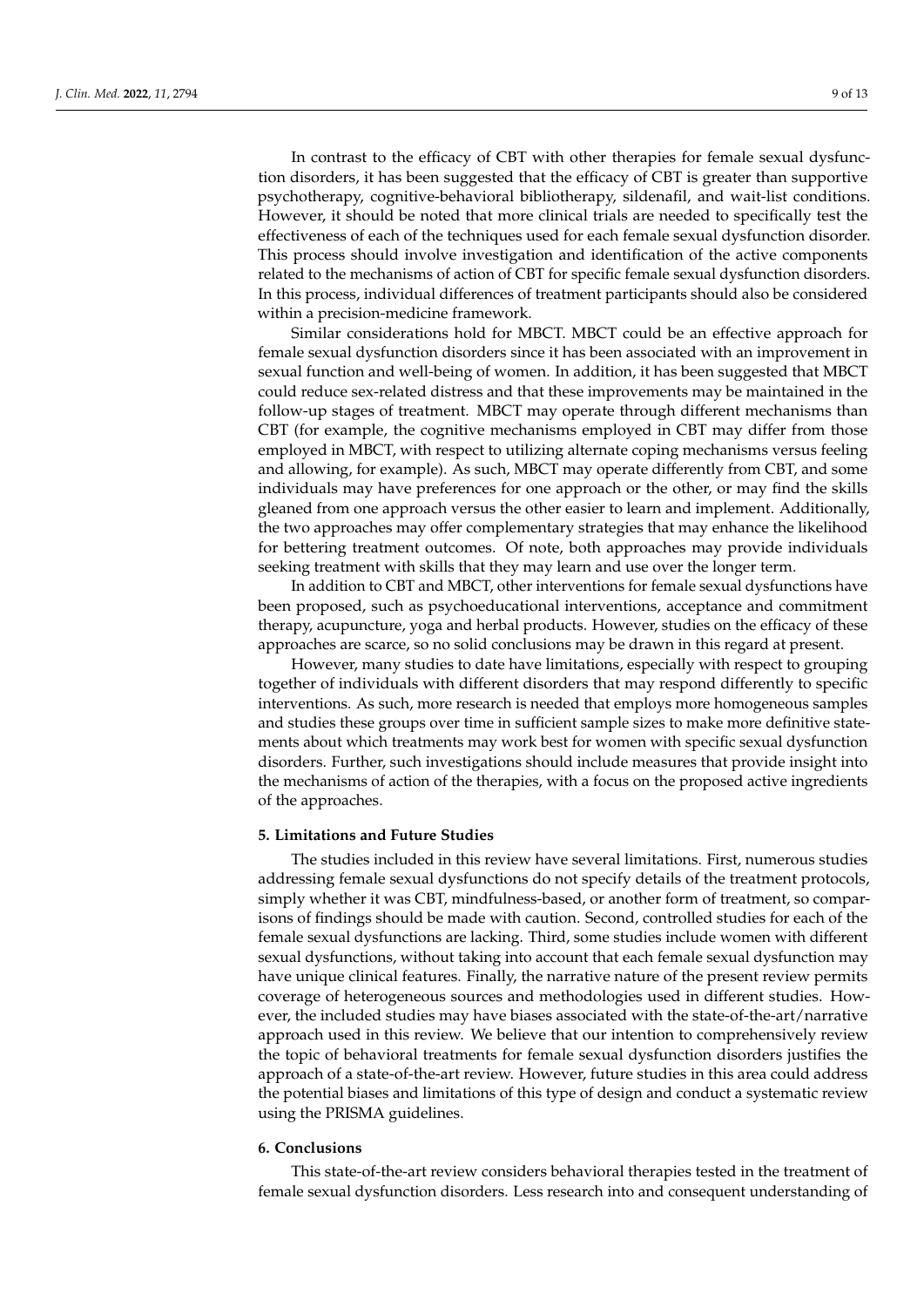female sexual functioning has been conducted and achieved, respectively, as compared with male sexual functioning [\[81–](#page-13-4)[83\]](#page-13-5). More research is needed into sexual dysfunctions, especially for females. Although CBT and mindfulness-based therapies appear promising for women experiencing sexual dysfunctions, data for specific disorders are limited. Identifying safe, beneficial, efficacious interventions with limited potential for adverse effects for women with female sexual dysfunction disorders holds promise for improving quality of life for many women.

**Author Contributions:** Conceptualization, G.M.-B., G.R.B. and M.N.P.; methodology, G.M.-B., G.R.B. and M.N.P.; writing—original draft preparation, G.M.-B., G.R.B. and M.N.P.; writing—review and editing, G.M.-B., G.R.B. and M.N.P.; supervision, M.N.P. All authors have read and agreed to the published version of the manuscript.

**Funding:** Mestre-Bach was supported by a postdoctoral grant of the Fundación Ciudadanía y Valores (FUNCIVA/2020).

**Informed Consent Statement:** Not applicable.

**Conflicts of Interest:** The authors declare no conflict of interest. Potenza has consulted for Opiant Pharmaceuticals, Idorsia Pharmaceuticals, AXA, Game Day Data, and the Addiction Policy Forum; has been involved in a patent application with Yale University and Novartis; has received research support (to Yale) from Mohegan Sun Casino; and has consulted for and/or advised gambling and legal entities on issues related to impulse-control/addictive disorders. The other authors report no disclosures.

#### **References**

- <span id="page-10-0"></span>1. Mitchell, K.R.; Lewis, R.; O'Sullivan, L.F.; Fortenberry, J.D. What Is Sexual Wellbeing and Why Does It Matter for Public Health? *Lancet Public Health* **2021**, *6*, e608–e613. [\[CrossRef\]](http://doi.org/10.1016/S2468-2667(21)00099-2)
- <span id="page-10-1"></span>2. World Health Organization [WHO]. *Defining Sexual Health: Report of a Technical Consultation on Sexual Health, 28–31 January 2002*; World Health Organization: Geneva, Switzerland, 2006.
- <span id="page-10-2"></span>3. Lorenz, T.; Finley, N. Mind-Body-Spirit Model for the Medical Management of Female Sexual Well-Being. *Curr. Sex. Health Rep.* **2020**, *12*, 389–397. [\[CrossRef\]](http://doi.org/10.1007/s11930-020-00291-3) [\[PubMed\]](http://www.ncbi.nlm.nih.gov/pubmed/33815006)
- <span id="page-10-3"></span>4. Blycker, G.R.; Potenza, M.N. A Mindful Model of Sexual Health: A Review and Implications of the Model for the Treatment of Individuals with Compulsive Sexual Behavior Disorder. *J. Behav. Addict.* **2018**, *7*, 917–929. [\[CrossRef\]](http://doi.org/10.1556/2006.7.2018.127) [\[PubMed\]](http://www.ncbi.nlm.nih.gov/pubmed/30580543)
- <span id="page-10-4"></span>5. Parish, S.J.; Hahn, S.R.; Goldstein, S.W.; Giraldi, A.; Kingsberg, S.A.; Larkin, L.; Minkin, M.J.; Brown, V.; Christiansen, K.; Hartzell-Cushanick, R.; et al. The International Society for the Study of Women's Sexual Health Process of Care for the Identification of Sexual Concerns and Problems in Women. *Mayo Clin. Proc.* **2019**, *94*, 842–856. [\[CrossRef\]](http://doi.org/10.1016/j.mayocp.2019.01.009)
- <span id="page-10-5"></span>6. Zaneva, M.; Philpott, A.; Singh, A.; Larsson, G.; Gonsalves, L. What Is the Added Value of Incorporating Pleasure in Sexual Health Interventions? A Systematic Review and Meta-Analysis. *PLoS ONE* **2022**, *17*, e0261034. [\[CrossRef\]](http://doi.org/10.1371/journal.pone.0261034)
- <span id="page-10-6"></span>7. American Psychiatric Association. *Diagnostic and Statistical Manual of Mental Disorders*, 5th ed.; American Psychiatric Association: Washington, DC, USA, 2013.
- <span id="page-10-7"></span>8. Hite, S. *The Hite Report: A Nationwide Study of Female Sexuality-Shere Hite-Google Libros*; Dell Publishing Co.: New York, NY, USA, 1976.
- <span id="page-10-8"></span>9. Brewer, G.; Hendrie, C.A. Evidence to Suggest That Copulatory Vocalizations in Women Are Not a Reflexive Consequence of Orgasm. *Arch. Sex. Behav.* **2010**, *40*, 559–564. [\[CrossRef\]](http://doi.org/10.1007/s10508-010-9632-1)
- <span id="page-10-9"></span>10. Bischof-Campbell, A.; Hilpert, P.; Burri, A.; Bischof, K. Body Movement Is Associated With Orgasm During Vaginal Intercourse in Women. *J. Sex Res.* **2018**, *56*, 356–366. [\[CrossRef\]](http://doi.org/10.1080/00224499.2018.1531367) [\[PubMed\]](http://www.ncbi.nlm.nih.gov/pubmed/30358427)
- <span id="page-10-10"></span>11. Hensel, D.J.; von Hippel, C.D.; Lapage, C.C.; Perkins, R.H. Women's Techniques for Making Vaginal Penetration More Pleasurable: Results from a Nationally Representative Study of Adult Women in the United States. *PLoS ONE* **2021**, *16*, e0249242. [\[CrossRef\]](http://doi.org/10.1371/journal.pone.0249242)
- <span id="page-10-11"></span>12. Pfaus, J.G.; Quintana, G.R.; Cionnaith, C.M.; Parada, M. The Whole versus the Sum of Some of the Parts: Toward Resolving the Apparent Controversy of Clitoral versus Vaginal Orgasms. *Socioaffective Neurosci. Psychol.* **2016**, *6*, 32578. [\[CrossRef\]](http://doi.org/10.3402/snp.v6.32578)
- <span id="page-10-12"></span>13. Puppo, V.; Puppo, G. Anatomy of Sex: Revision of the New Anatomical Terms Used for the Clitoris and the Female Orgasm by Sexologists. *Clin. Anat.* **2015**, *28*, 293–304. [\[CrossRef\]](http://doi.org/10.1002/ca.22471)
- <span id="page-10-13"></span>14. Pauls, R.N. Anatomy of the Clitoris and the Female Sexual Response. *Clin. Anat.* **2015**, *28*, 376–384. [\[CrossRef\]](http://doi.org/10.1002/ca.22524) [\[PubMed\]](http://www.ncbi.nlm.nih.gov/pubmed/25727497)
- <span id="page-10-14"></span>15. O'Connell, H.E.; Hutson, J.M.; Anderson, C.R.; Plenter, R.J. Anatomical Relationship between Urethra and Clitoris. *J. Urol.* **1998**, *159*, 1892–1897. [\[CrossRef\]](http://doi.org/10.1016/S0022-5347(01)63188-4)
- <span id="page-10-15"></span>16. Klein, V.; Conley, T.D. The Role of Gendered Entitlement in Understanding Inequality in the Bedroom. *Soc. Psychol. Pers. Sci.* **2021**. [\[CrossRef\]](http://doi.org/10.1177/19485506211053564)
- <span id="page-10-16"></span>17. Willis, M.; Jozkowski, K.N.; Lo, W.J.; Sanders, S.A. Are Women's Orgasms Hindered by Phallocentric Imperatives? *Arch. Sex. Behav.* **2018**, *47*, 1565–1576. [\[CrossRef\]](http://doi.org/10.1007/s10508-018-1149-z) [\[PubMed\]](http://www.ncbi.nlm.nih.gov/pubmed/29464449)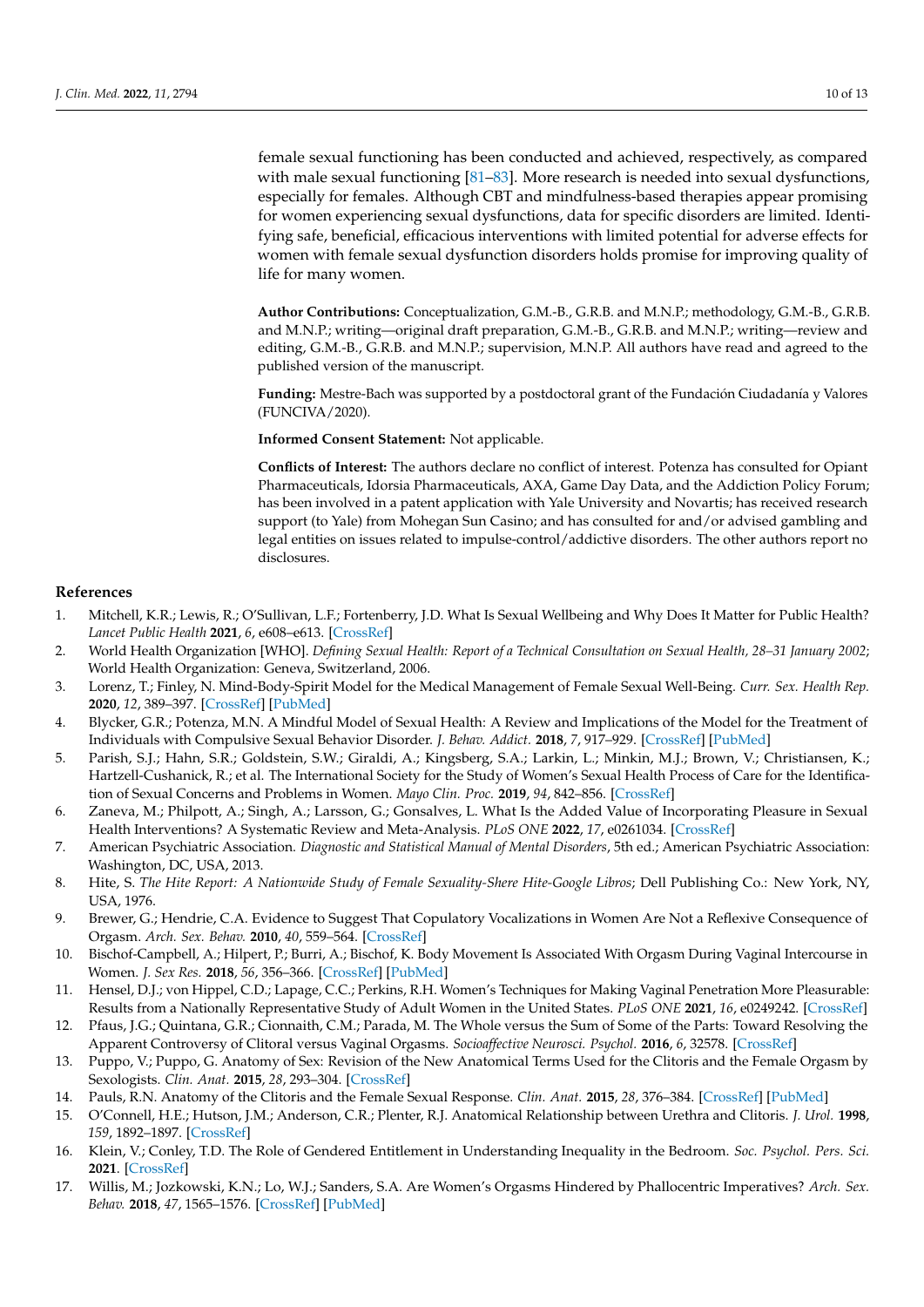- <span id="page-11-0"></span>18. Frederick, D.A.; John, H.K.S.; Garcia, J.R.; Lloyd, E.A. Differences in Orgasm Frequency Among Gay, Lesbian, Bisexual, and Heterosexual Men and Women in a U.S. National Sample. *Arch. Sex. Behav.* **2017**, *47*, 273–288. [\[CrossRef\]](http://doi.org/10.1007/s10508-017-0939-z)
- <span id="page-11-1"></span>19. Hong, A.; Ri-Hui, H.; Yun-Rong, Z.; Ran, T. Cognitive-Behavioral Therapy. In *Substance and Non-Substance Addiction. Advances in Experimental Medicine and Biology*; Xiaochu, Z., Jie, S., Ran, T., Eds.; Springer: Singapore, 2017; Volume 1010.
- <span id="page-11-2"></span>20. Wenzel, A. Basic Strategies of Cognitive Behavioral Therapy. *Psychiatr. Clin. N. Am.* **2017**, *40*, 597–609. [\[CrossRef\]](http://doi.org/10.1016/j.psc.2017.07.001)
- <span id="page-11-3"></span>21. Salmani, Z.; Zargham-Boroujeni, A.; Salehi, M.; Killeen, T.K.; Merghati-Khoei, E. The Existing Therapeutic Interventions for Orgasmic Disorders: Recommendations for Culturally Competent Services, Narrative Review. *Iran. J. Reprod. Med.* **2015**, *13*, 403–412.
- <span id="page-11-4"></span>22. Trudel, G.; Ravart, M.; Aubin, S. Hypoactive Sexual Desire Disorders in Couples: A Cognitive-Behavioral Perspective. *Hatherleigh Guide Marriage Fam. Ther.* **1996**, *6*, 219–239.
- <span id="page-11-5"></span>23. Bitzer, J.; Brandenburg, U. Psychotherapeutic Interventions for Female Sexual Dysfunction. *Maturitas* **2009**, *63*, 160–163. [\[CrossRef\]](http://doi.org/10.1016/j.maturitas.2009.02.012)
- <span id="page-11-6"></span>24. Emanu, J.C.; Avildsen, I.; Nelson, C.J. Psychotherapeutic Treatments for Male and Female Sexual Dysfunction Disorders. In *Evidence-Based Psychotherapy: The State of the Science and Practice*; Wiley-Blackwell: Hoboken, NJ, USA, 2018; pp. 253–270, ISBN 9781119462996.
- <span id="page-11-7"></span>25. Kane, L.; Dawson, S.J.; Shaughnessy, K.; Reissing, E.D.; Ouimet, A.J.; Ashbaugh, A.R. A Review of Experimental Research on Anxiety and Sexual Arousal: Implications for the Treatment of Sexual Dysfunction Using Cognitive Behavioral Therapy. *J. Exp. Psychopathol.* **2019**, *10*. [\[CrossRef\]](http://doi.org/10.1177/2043808719847371)
- <span id="page-11-8"></span>26. Heiman, J.R. Psychologic Treatments for Female Sexual Dysfunction: Are They Effective and Do We Need Them? *Arch. Sex. Behav.* **2002**, *31*, 445–450. [\[CrossRef\]](http://doi.org/10.1023/A:1019848310142) [\[PubMed\]](http://www.ncbi.nlm.nih.gov/pubmed/12238613)
- 27. Brotto, L.; Atallah, S.; Johnson-Agbakwu, C.; Rosenbaum, T.; Abdo, C.; Byers, E.S.; Graham, C.; Nobre, P.; Wylie, K. Psychological and Interpersonal Dimensions of Sexual Function and Dysfunction. *J. Sex. Med.* **2016**, *13*, 538–571. [\[CrossRef\]](http://doi.org/10.1016/j.jsxm.2016.01.019) [\[PubMed\]](http://www.ncbi.nlm.nih.gov/pubmed/27045257)
- 28. Heiman, J.R. Sexual Dysfunction—Overview of Prevalence, Etiological Factors, and Treatments. *J. Sex Res.* **2010**, *39*, 37–41. [\[CrossRef\]](http://doi.org/10.1080/00224490209552124) [\[PubMed\]](http://www.ncbi.nlm.nih.gov/pubmed/12476261)
- 29. Stinson, R.D. The Behavioral and Cognitive-Behavioral Treatment of Female Sexual Dysfunction: How Far We Have Come and the Path Left to Go. *Sex. Relatsh. Ther.* **2009**, *24*, 271–285. [\[CrossRef\]](http://doi.org/10.1080/14681990903199494)
- <span id="page-11-9"></span>30. Robinson, B.B.E.; Munns, R.A.; Weber-Main, A.M.; Lowe, M.A.; Raymond, N.C. Application of the Sexual Health Model in the Long-Term Treatment of Hypoactive Sexual Desire and Female Orgasmic Disorder. *Arch. Sex. Behav.* **2011**, *40*, 469–478. [\[CrossRef\]](http://doi.org/10.1007/s10508-010-9673-5)
- <span id="page-11-10"></span>31. Pyke, R.E.; Clayton, A.H. Effect Size in Efficacy Trials of Women With Decreased Sexual Desire. *Sex. Med. Rev.* **2018**, *6*, 358–366. [\[CrossRef\]](http://doi.org/10.1016/j.sxmr.2018.01.003)
- <span id="page-11-11"></span>32. Pyke, R.E.; Clayton, A.H. Psychological Treatment Trials for Hypoactive Sexual Desire Disorder: A Sexual Medicine Critique and Perspective. *J. Sex. Med.* **2015**, *12*, 2451–2458. [\[CrossRef\]](http://doi.org/10.1111/jsm.13056)
- <span id="page-11-12"></span>33. Trudel, G.; Marchand, A.; Ravart, M.; Aubin, S.; Turgeon, L.; Fortier, P. The Effect of a Cognitive-Behavioral Group Treatment Program on Hypoactive Sexual Desire in Women. *Sex. Relatsh. Ther.* **2001**, *16*, 145–164. [\[CrossRef\]](http://doi.org/10.1080/14681990120040078)
- <span id="page-11-13"></span>34. Ter Kuile, M.M.; Both, S.; van Lankveld, J.J.D.M. Cognitive Behavioral Therapy for Sexual Dysfunctions in Women. *Psychiatr. Clin. N. Am.* **2010**, *33*, 595–610. [\[CrossRef\]](http://doi.org/10.1016/j.psc.2010.04.010)
- <span id="page-11-14"></span>35. Ter Kuile, M.M.; van Lankveld, J.J.D.M.; de Groot, E.; Melles, R.; Neffs, J.; Zandbergen, M. Cognitive-Behavioral Therapy for Women with Lifelong Vaginismus: Process and Prognostic Factors. *Behav. Res. Ther.* **2007**, *45*, 359–373. [\[CrossRef\]](http://doi.org/10.1016/j.brat.2006.03.013)
- <span id="page-11-15"></span>36. Kabakçi, E.; Batur, S. Who Benefits from Cognitive Behavioral Therapy for Vaginismus? *J. Sex Marital Ther.* **2003**, *29*, 277–288. [\[CrossRef\]](http://doi.org/10.1080/00926230390195515) [\[PubMed\]](http://www.ncbi.nlm.nih.gov/pubmed/14504016)
- <span id="page-11-16"></span>37. McCabe, M.P. Evaluation of a Cognitive Behavior Therapy Program for People with Sexual Dysfunction. *J. Sex Marital Ther.* **2001**, *27*, 259–271. [\[CrossRef\]](http://doi.org/10.1080/009262301750257119) [\[PubMed\]](http://www.ncbi.nlm.nih.gov/pubmed/11354931)
- <span id="page-11-17"></span>38. Stephenson, K.R.; Rellini, A.H.; Meston, C.M. Relationship Satisfaction as a Predictor of Treatment Response during Cognitive Behavioral Sex Therapy. *Arch. Sex. Behav.* **2013**, *42*, 143–152. [\[CrossRef\]](http://doi.org/10.1007/s10508-012-9961-3) [\[PubMed\]](http://www.ncbi.nlm.nih.gov/pubmed/22588577)
- <span id="page-11-18"></span>39. Masheb, R.M.; Kerns, R.D.; Lozano, C.; Minkin, M.J.; Richman, S. A Randomized Clinical Trial for Women with Vulvodynia: Cognitive-Behavioral Therapy vs. Supportive Psychotherapy. *Pain* **2009**, *141*, 31–40. [\[CrossRef\]](http://doi.org/10.1016/j.pain.2008.09.031) [\[PubMed\]](http://www.ncbi.nlm.nih.gov/pubmed/19022580)
- <span id="page-11-19"></span>40. Van Lankveld, J.J.D.M.; Melles, R.; Zandbergen, M.; Ter Kuile, M.M.; De Groot, H.E.; Nefs, J. Cognitive-Behavioral Therapy for Women with Lifelong Vaginismus: A Randomized Waiting-List Controlled Trial of Efficacy. *J. Consult. Clin. Psychol.* **2006**, *74*, 168–178. [\[CrossRef\]](http://doi.org/10.1037/0022-006X.74.1.168) [\[PubMed\]](http://www.ncbi.nlm.nih.gov/pubmed/16551154)
- <span id="page-11-20"></span>41. Omidi, A.; Ahmadvand, A.; Najarzadegan, M.R.; Mehrzad, F. Comparing the Effects of Treatment with Sildenafil and Cognitive-Behavioral Therapy on Treatment of Sexual Dysfunction in Women: A Randomized Controlled Clinical Trial. *Electron. Physician* **2016**, *8*, 2315–2324. [\[CrossRef\]](http://doi.org/10.19082/2315)
- <span id="page-11-21"></span>42. Kabat-zinn, J. *Au Coeur de La Tourmente, La Pleine Conscience. MBCR, La Réduction Du Stress Basée Sur La Mindfulness*; De boeck: Bruselles, Belgium, 2009.
- <span id="page-11-22"></span>43. Segal, Z.V.; Williams, J.M.G.; Teasdale, J.D. *Mindfulness-Based Cognitive Therapy for Depression*; Guilford Press: New York, NY, USA, 2012.
- <span id="page-11-23"></span>44. Adam, F.; Géonet, M.; Day, J.; De Sutter, P. Mindfulness Skills Are Associated with Female Orgasm? *Sex. Relatsh. Ther.* **2015**, *30*, 256–267. [\[CrossRef\]](http://doi.org/10.1080/14681994.2014.986085)
- 45. Stephenson, K.R.; Kerth, J. Effects of Mindfulness-Based Therapies for Female Sexual Dysfunction: A Meta-Analytic Review. *J. Sex Res.* **2017**, *54*, 832–849. [\[CrossRef\]](http://doi.org/10.1080/00224499.2017.1331199)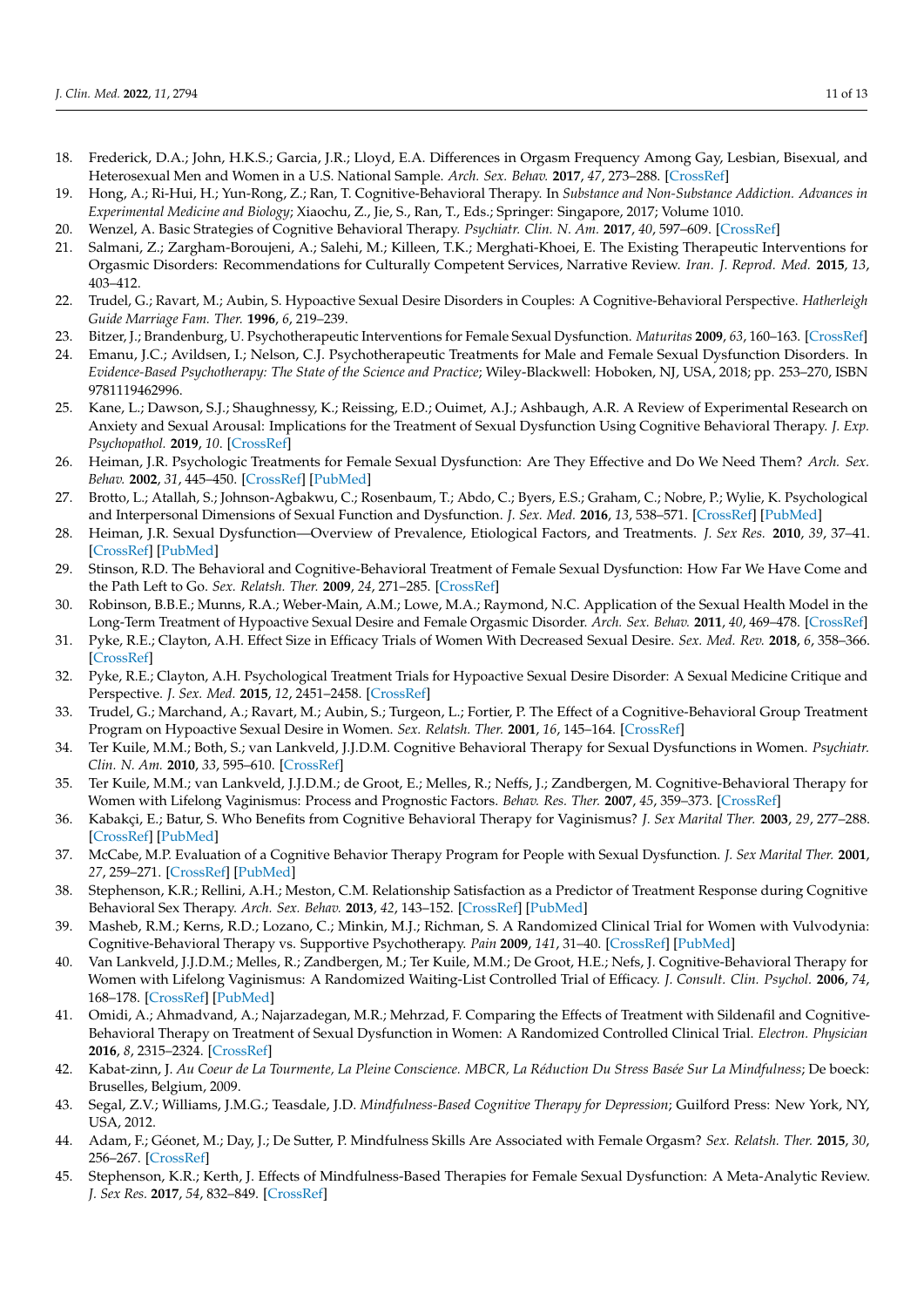- <span id="page-12-0"></span>46. Lin, C.Y.; Potenza, M.N.; Broström, A.; Blycker, G.R.; Pakpour, A.H. Mindfulness-Based Cognitive Therapy for Sexuality (MBCT-S) Improves Sexual Functioning and Intimacy among Older Women with Epilepsy: A Multicenter Randomized Controlled Trial. *Seizure* **2019**, *73*, 64–74. [\[CrossRef\]](http://doi.org/10.1016/j.seizure.2019.10.010)
- <span id="page-12-1"></span>47. Paterson, L.Q.P.; Handy, A.B.; Brotto, L.A. A Pilot Study of Eight-Session Mindfulness-Based Cognitive Therapy Adapted for Women's Sexual Interest/Arousal Disorder. *J. Sex Res.* **2017**, *54*, 850–861. [\[CrossRef\]](http://doi.org/10.1080/00224499.2016.1208800)
- <span id="page-12-2"></span>48. Brotto, L.A.; Zdaniuk, B.; Chivers, M.L.; Jabs, F.; Grabovac, A.; Lalumière, M.L.; Weinberg, J.; Schonert-Reichl, K.A.; Basson, R. A Randomized Trial Comparing Group Mindfulness-Based Cognitive Therapy with Group Supportive Sex Education and Therapy for the Treatment of Female Sexual Interest/Arousal Disorder. *J. Consult. Clin. Psychol.* **2021**, *89*, 626–639. [\[CrossRef\]](http://doi.org/10.1037/ccp0000661) [\[PubMed\]](http://www.ncbi.nlm.nih.gov/pubmed/34383535)
- <span id="page-12-3"></span>49. Halvaiepour, Z.; Yazdkhasti, F.; Oreyzi, H.R.; Nosratabadi, M. Developing Cognitive Bias Modification Scenarios for Women with Sexual Interest Arousal Disorder and Comparing Effectiveness with Mindfulness Therapy. *J. Sex Marital Ther.* **2021**, *47*, 162–173. [\[CrossRef\]](http://doi.org/10.1080/0092623X.2020.1842572)
- <span id="page-12-4"></span>50. Brotto, L.A.; Bergeron, S.; Zdaniuk, B.; Driscoll, M.; Grabovac, A.; Sadownik, L.A.; Smith, K.B.; Basson, R. A Comparison of Mindfulness-Based Cognitive Therapy vs. Cognitive Behavioral Therapy for the Treatment of Provoked Vestibulodynia in a Hospital Clinic Setting. *J. Sex. Med.* **2019**, *16*, 909–923. [\[CrossRef\]](http://doi.org/10.1016/j.jsxm.2019.04.002) [\[PubMed\]](http://www.ncbi.nlm.nih.gov/pubmed/31103481)
- <span id="page-12-5"></span>51. Brotto, L.A.; Seal, B.N.; Rellini, A. Pilot Study of a Brief Cognitive Behavioral versus Mindfulness-Based Intervention for Women with Sexual Distress and a History of Childhood Sexual Abuse. *J. Sex Marital Ther.* **2012**, *38*, 1–27. [\[CrossRef\]](http://doi.org/10.1080/0092623X.2011.569636) [\[PubMed\]](http://www.ncbi.nlm.nih.gov/pubmed/22268979)
- <span id="page-12-6"></span>52. Brotto, L.A.; Heiman, J.R.; Goff, B.; Greer, B.; Lentz, G.M.; Swisher, E.; Tamimi, H.; Van Blaricom, A. A Psychoeducational Intervention for Sexual Dysfunction in Women with Gynecologic Cancer. *Arch. Sex. Behav.* **2008**, *37*, 317–329. [\[CrossRef\]](http://doi.org/10.1007/s10508-007-9196-x)
- <span id="page-12-7"></span>53. Brotto, L.A.; Heiman, J.R. Mindfulness in Sex Therapy: Applications for Women with Sexual Difficulties Following Gynecologic Cancer. *Sex. Relatsh. Ther.* **2007**, *22*, 3–11. [\[CrossRef\]](http://doi.org/10.1080/14681990601153298)
- <span id="page-12-8"></span>54. Brotto, L.A.; Basson, R. Group Mindfulness-Based Therapy Significantly Improves Sexual Desire in Women. *Behav. Res. Ther.* **2014**, *57*, 43–54. [\[CrossRef\]](http://doi.org/10.1016/j.brat.2014.04.001)
- <span id="page-12-9"></span>55. Hocaloski, S.; Elliott, S.; Brotto, L.A.; Breckon, E.; McBride, K. A Mindfulness Psychoeducational Group Intervention Targeting Sexual Adjustment for Women with Multiple Sclerosis and Spinal Cord Injury: A Pilot Study. *Sex. Disabil.* **2016**, *34*, 183–198. [\[CrossRef\]](http://doi.org/10.1007/s11195-016-9426-z)
- <span id="page-12-10"></span>56. Bober, S.L.; Recklitis, C.J.; Bakan, J.; Garber, J.E.; Patenaude, A.F. Addressing Sexual Dysfunction After Risk-Reducing Salpingo-Oophorectomy: Effects of a Brief, Psychosexual Intervention. *J. Sex. Med.* **2015**, *12*, 189–197. [\[CrossRef\]](http://doi.org/10.1111/jsm.12713)
- <span id="page-12-11"></span>57. Brotto, L.A.; Basson, R.; Luria, M. A Mindfulness-Based Group Psychoeducational Intervention Targeting Sexual Arousal Disorder in Women. *J. Sex. Med.* **2008**, *5*, 1646–1659. [\[CrossRef\]](http://doi.org/10.1111/j.1743-6109.2008.00850.x)
- <span id="page-12-12"></span>58. Brotto, L.A.; Erskine, Y.; Carey, M.; Ehlen, T.; Finlayson, S.; Heywood, M.; Kwon, J.; McAlpine, J.; Stuart, G.; Thomson, S.; et al. A Brief Mindfulness-Based Cognitive Behavioral Intervention Improves Sexual Functioning versus Wait-List Control in Women Treated for Gynecologic Cancer. *Gynecol. Oncol.* **2012**, *125*, 320–325. [\[CrossRef\]](http://doi.org/10.1016/j.ygyno.2012.01.035) [\[PubMed\]](http://www.ncbi.nlm.nih.gov/pubmed/22293042)
- <span id="page-12-13"></span>59. Brotto, L.A.; Chivers, M.L.; Millman, R.D.; Albert, A. Mindfulness-Based Sex Therapy Improves Genital-Subjective Arousal Concordance in Women With Sexual Desire/Arousal Difficulties. *Arch. Sex. Behav.* **2016**, *45*, 1907–1921. [\[CrossRef\]](http://doi.org/10.1007/s10508-015-0689-8) [\[PubMed\]](http://www.ncbi.nlm.nih.gov/pubmed/26919839)
- <span id="page-12-14"></span>60. Hucker, A.; McCabe, M.P. Incorporating Mindfulness and Chat Groups Into an Online Cognitive Behavioral Therapy for Mixed Female Sexual Problems. *J. Sex Res.* **2015**, *52*, 627–639. [\[CrossRef\]](http://doi.org/10.1080/00224499.2014.888388) [\[PubMed\]](http://www.ncbi.nlm.nih.gov/pubmed/24742343)
- <span id="page-12-15"></span>61. Hucker, A.; McCabe, M.P. An Online, Mindfulness-Based, Cognitive-Behavioral Therapy for Female Sexual Difficulties: Impact on Relationship Functioning. *J. Sex Marital Ther.* **2014**, *40*, 561–576. [\[CrossRef\]](http://doi.org/10.1080/0092623X.2013.796578) [\[PubMed\]](http://www.ncbi.nlm.nih.gov/pubmed/24308322)
- <span id="page-12-16"></span>62. Brotto, L.A.; Dunkley, C.R.; Breckon, E.; Carter, J.; Brown, C.; Daniluk, J.; Miller, D. Integrating Quantitative and Qualitative Methods to Evaluate an Online Psychoeducational Program for Sexual Difficulties in Colorectal and Gynecologic Cancer Survivors. *J. Sex Marital Ther.* **2017**, *43*, 645–662. [\[CrossRef\]](http://doi.org/10.1080/0092623X.2016.1230805)
- <span id="page-12-17"></span>63. Adam, F.; De Sutter, P.; Day, J.; Grimm, E. A Randomized Study Comparing Video-Based Mindfulness-Based Cognitive Therapy With Video-Based Traditional Cognitive Behavioral Therapy in a Sample of Women Struggling to Achieve Orgasm. *J. Sex. Med.* **2020**, *17*, 312–324. [\[CrossRef\]](http://doi.org/10.1016/j.jsxm.2019.10.022)
- <span id="page-12-18"></span>64. Meyers, M.; Margraf, J.; Velten, J. Psychological Treatment of Low Sexual Desire in Women: Protocol for a Randomized, Waitlist-Controlled Trial of Internet-Based Cognitive Behavioral and Mindfulness-Based Treatments. *JMIR Res. Protoc.* **2020**, *9*, e20326. [\[CrossRef\]](http://doi.org/10.2196/20326)
- <span id="page-12-19"></span>65. Brotto, L.A.; Basson, R.; Smith, K.B.; Driscoll, M.; Sadownik, L. Mindfulness-Based Group Therapy for Women with Provoked Vestibulodynia. *Mindfulness* **2015**, *6*, 417–432. [\[CrossRef\]](http://doi.org/10.1007/s12671-013-0273-z)
- <span id="page-12-20"></span>66. Enjezab, B.; Rejaezadeh, M.; Bokaie, M.; Salimi, H. The Effectiveness of Acceptance and Commitment Therapy (ACT) on Sexual Self-Efficacy and Sexual Quality of Life in Reproductive-Age Women: A Randomized Controlled Trial. *J. Sex Marital Ther.* **2021**, *47*, 764–772. [\[CrossRef\]](http://doi.org/10.1080/0092623X.2021.1944938)
- <span id="page-12-21"></span>67. Zippan, N.; Stephenson, K.R.; Brotto, L.A. Feasibility of a Brief Online Psychoeducational Intervention for Women with Sexual Interest/Arousal Disorder. *J. Sex. Med.* **2020**, *17*, 2208–2219. [\[CrossRef\]](http://doi.org/10.1016/j.jsxm.2020.07.086)
- <span id="page-12-22"></span>68. Chubak, B.; Doctor, A. Traditional Chinese Medicine for Sexual Dysfunction: Review of the Evidence. *Sex. Med. Rev.* **2018**, *6*, 410–418. [\[CrossRef\]](http://doi.org/10.1016/j.sxmr.2017.11.007)
- <span id="page-12-23"></span>69. Aung, H.H.; Dey, L.; Rand, V.; Yuan, C.-S. Alternative Therapies for Male and Female Sexual Dysfunction. *Am. J. Chin. Med.* **2004**, *32*, 161–173. [\[CrossRef\]](http://doi.org/10.1142/S0192415X04001837) [\[PubMed\]](http://www.ncbi.nlm.nih.gov/pubmed/15315255)